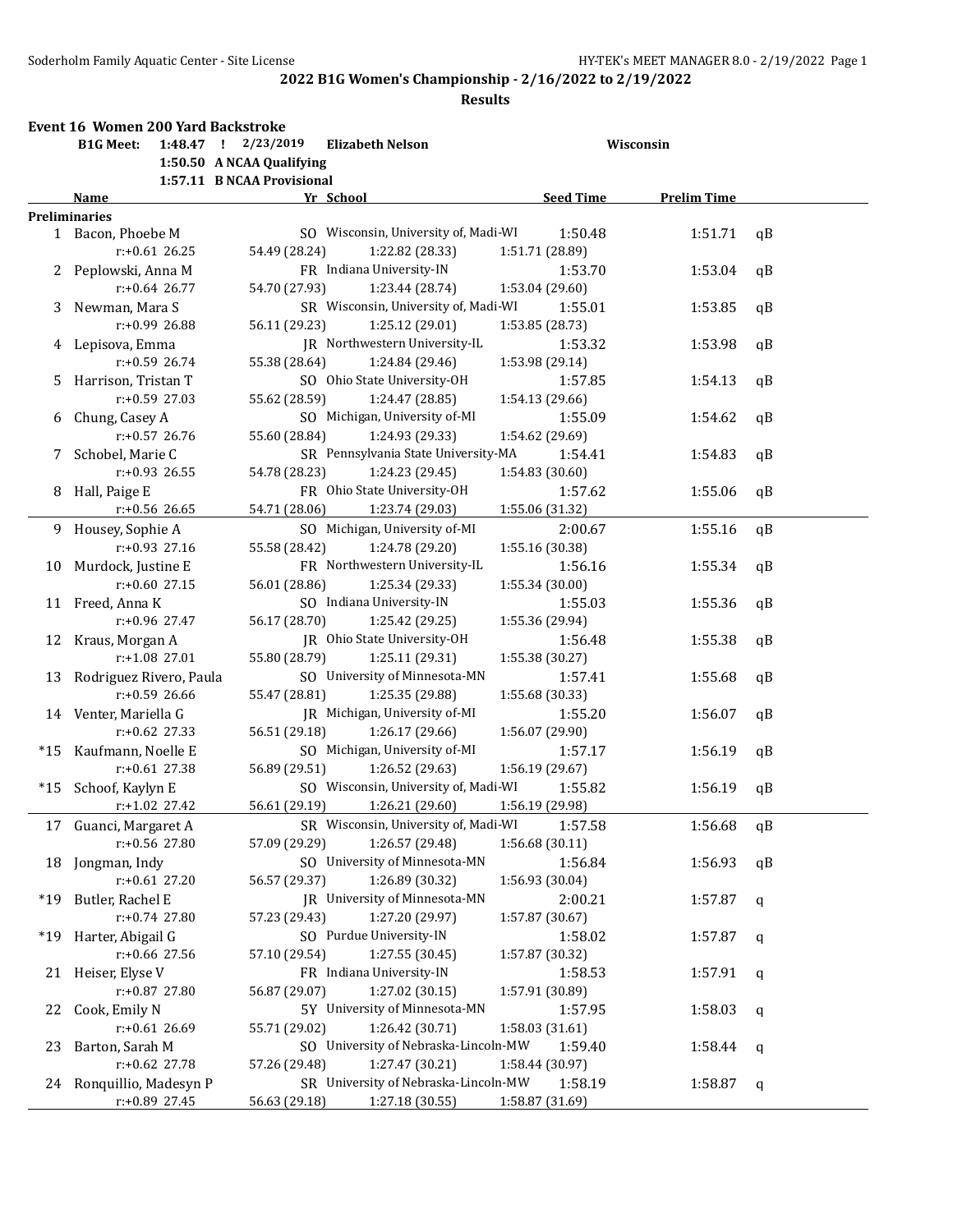|      | Preliminaries  (Event 16 Women 200 Yard Backstroke) |                  |                    |
|------|-----------------------------------------------------|------------------|--------------------|
| Name | Yr School                                           | <b>Seed Time</b> | <b>Prelim Time</b> |

|       | <u>name</u>              |                                      | <u>seea rime</u> | <u>Prelim Time</u> |  |
|-------|--------------------------|--------------------------------------|------------------|--------------------|--|
|       | 25 Harvey, Emma R        | JR Pennsylvania State University-MA  | 1:58.80          | 1:58.98            |  |
|       | r:+0.59 27.85            | 57.55 (29.70)<br>1:28.32 (30.77)     | 1:58.98 (30.66)  |                    |  |
|       | 26 Stoll, Sydney J       | FR University of Illinois-IL         | 2:00.77          | 1:59.36            |  |
|       | $r$ :+0.61 28.23         | 57.93 (29.70)<br>1:28.45 (30.52)     | 1:59.36 (30.91)  |                    |  |
|       | 27 McKenna, Kacey S      | FR Indiana University-IN             | 2:00.89          | 1:59.65            |  |
|       | r:+0.53 27.79            | 58.00 (30.21)<br>1:29.38 (31.38)     | 1:59.65 (30.27)  |                    |  |
|       | 28 Carson, Molly A       | FR Pennsylvania State University-MA  | 1:58.63          | 1:59.70            |  |
|       | $r.+1.04$ 27.45          | 57.62 (30.17)<br>1:28.70 (31.08)     | 1:59.70 (31.00)  |                    |  |
|       | 29 Henderson, Abigail K  | SO Pennsylvania State University-MA  | 2:01.18          | 2:00.04            |  |
|       | $r: +0.60$ 28.03         | 57.89 (29.86)<br>1:28.66 (30.77)     | 2:00.04 (31.38)  |                    |  |
|       | 30 Gilbertson, Kennedy E | JR Iowa, University of-IA            | 2:01.81          | 2:01.45            |  |
|       | r:+0.69 27.88            | 58.24 (30.36)<br>1:29.59 (31.35)     | 2:01.45 (31.86)  |                    |  |
|       | 31 Schick, Natalie E     | FR Rutgers University-NJ             | 2:05.05          | 2:02.33            |  |
|       | r:+1.09 28.26            | 58.86 (30.60)<br>1:30.79 (31.93)     | 2:02.33 (31.54)  |                    |  |
|       | 32 Brooker, Anna C       | JR Iowa, University of-IA            | 2:03.95          | 2:02.55            |  |
|       | r:+0.73 28.03            | 58.62 (30.59)<br>1:30.33 (31.71)     | 2:02.55 (32.22)  |                    |  |
|       | 33 Clark, Georgia K      | JR Iowa, University of-IA            | 2:03.25          | 2:03.15            |  |
|       | r:+0.58 28.25            | 58.69 (30.44)<br>1:30.34(31.65)      | 2:03.15 (32.81)  |                    |  |
|       | 34 Salafatinos, Athena P | JR University of Illinois-IL         | 1:59.71          | 2:04.23            |  |
|       | $r: +0.67$ 27.96         | 58.91 (30.95)<br>1:31.43 (32.52)     | 2:04.23 (32.80)  |                    |  |
|       | 35 Danforth, Elizabeth S | SO Pennsylvania State University-MA  | 2:03.84          | 2:04.63            |  |
|       | $r: +0.57$ 28.65         | 1:00.04 (31.39)<br>1:32.34 (32.30)   | 2:04.63 (32.29)  |                    |  |
|       | 36 Pfeiffer, Anna F      | SO Iowa, University of-IA            | 2:05.18          | 2:04.98            |  |
|       | $r: +0.53$ 28.64         | 59.73 (31.09)<br>1:32.10 (32.37)     | 2:04.98 (32.88)  |                    |  |
|       | 37 Pawloski, Zoe J       | JR Iowa, University of-IA            | 2:08.45          | 2:05.28            |  |
|       | $r: +0.95$ 28.65         | 1:00.33 (31.68)<br>1:32.94 (32.61)   | 2:05.28 (32.34)  |                    |  |
|       | 38 Lusby, Simone C       | SR Rutgers University-NJ             | 2:04.04          | 2:05.48            |  |
|       | $r: +0.63$ 28.55         | 1:00.04 (31.49)<br>1:32.61 (32.57)   | 2:05.48 (32.87)  |                    |  |
|       | 39 Niziolek, Meghan K    | SO University of Illinois-IL         | 2:07.25          | 2:08.57            |  |
|       | $r: +0.67$ 29.72         | 1:01.66 (31.94)<br>1:34.84 (33.18)   | 2:08.57 (33.73)  |                    |  |
|       | Tuinman, Sophia J        | SO Michigan, University of-MI        | 1:56.03          | X1:57.14           |  |
|       | r:+0.59 27.39            | 56.84 (29.45)<br>1:27.02 (30.18)     | 1:57.14 (30.12)  |                    |  |
|       | Gilbert, Liberty R       | SO Ohio State University-OH          | 1:58.41          | X1:58.72           |  |
|       | $r: +1.08$ 28.25         | 58.09 (29.84)<br>1:28.29 (30.20)     | 1:58.72 (30.43)  |                    |  |
|       | Broderick, Katherine E   | SO Indiana University-IN             | 1:58.80          | X1:58.90           |  |
|       | r:+0.60 28.78            | 59.05 (30.27)<br>1:29.00(29.95)      | 1:58.90 (29.90)  |                    |  |
|       | --- Redican, Anna S      | SO Pennsylvania State University-MA  | 1:59.61          | X1:59.65           |  |
|       | $r+1.07$ 28.24           | 58.46 (30.22)<br>1:28.85 (30.39)     | 1:59.65 (30.80)  |                    |  |
| $---$ | Lloyd, Madison A         | FR University of Nebraska-Lincoln-MW | 1:58.78          | X2:00.24           |  |
|       | r:+0.58 28.00            | 1:28.52 (30.88)<br>57.64 (29.64)     | 2:00.24 (31.72)  |                    |  |
| $---$ | Mueller, Kathryn L       | IR Purdue University-IN              | 2:03.15          | X2:00.70           |  |
|       | r:+0.58 28.07            | 1:29.56 (31.32)<br>58.24 (30.17)     | 2:00.70 (31.14)  |                    |  |
|       | Verbrugge, Erin M        | JR Purdue University-IN              | 2:04.70          | X2:00.87           |  |
|       | r:+1.00 28.09            | 58.31 (30.22)<br>1:29.24 (30.93)     | 2:00.87 (31.63)  |                    |  |
| ---   | Donahue, Gabriela A      | SO University of Nebraska-Lincoln-MW | 2:03.68          | X2:00.94           |  |
|       | r:+0.99 27.69            | 58.43 (30.74)<br>1:29.57 (31.14)     | 2:00.94 (31.37)  |                    |  |
|       | Carson, Katherine N      | FR Indiana University-IN             | 2:02.96          | X2:06.56           |  |
|       | r:+0.62 28.94            | 1:00.38 (31.44)<br>1:33.49 (33.11)   | 2:06.56 (33.07)  |                    |  |
|       |                          |                                      |                  |                    |  |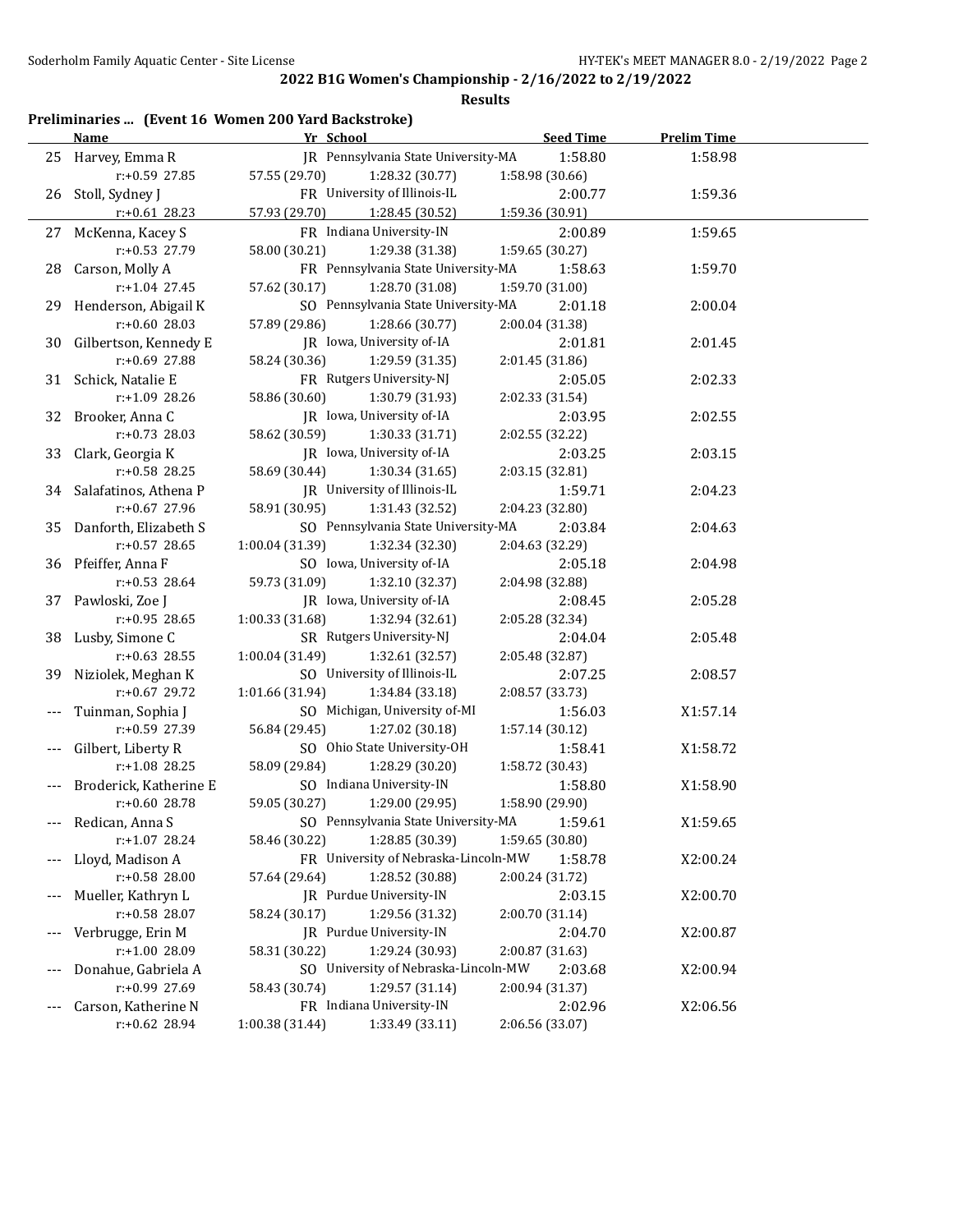|    | Event 17 Women 100 Yard Freestyle |                          |                                      |                  |                    |              |
|----|-----------------------------------|--------------------------|--------------------------------------|------------------|--------------------|--------------|
|    | <b>B1G Meet:</b>                  | 46.57 ! 2/22/2020        | Margaret J MacNeil                   |                  | Michigan           |              |
|    |                                   | 47.18 A NCAA Qualifying  |                                      |                  |                    |              |
|    |                                   | 49.51 B NCAA Provisional |                                      |                  |                    |              |
|    | Name                              |                          | Yr School                            | <b>Seed Time</b> | <b>Prelim Time</b> |              |
|    | <b>Preliminaries</b>              |                          |                                      |                  |                    |              |
|    | 1 Fulmer, Amy A                   |                          | IR Ohio State University-OH          | 48.09            | 47.64              | qB           |
|    | $r: +0.72$ 10.98                  | 22.87 (11.89)            | 35.24 (12.37)                        | 47.64 (12.40)    |                    |              |
|    | 2 MacNeil, Margaret J             |                          | SR Michigan, University of-MI        | 47.15            | 47.86              | qB           |
|    | r:+0.70 10.99                     | 22.95 (11.96)            | 35.41 (12.46)                        | 47.86 (12.45)    |                    |              |
| 3  | Smith, Madeline R                 |                          | SR Northwestern University-IL        | 48.13            | 48.07              | qB           |
|    | $r: +0.68$ 10.78                  | 22.68 (11.90)            | 35.41 (12.73)                        | 48.07 (12.66)    |                    |              |
|    | 4 Zenick, Katherine B             |                          | SO Ohio State University-OH          | 48.57            | 48.11              | qB           |
|    | $r: +0.64$ 10.92                  | 23.00 (12.08)            | 35.52 (12.52)                        | 48.11 (12.59)    |                    |              |
| 5. | Flynn, Lindsay E                  |                          | FR Michigan, University of-MI        | 48.37            | 48.15              | qB           |
|    | $r: +0.70$ 11.02                  | 23.07 (12.05)            | 35.74 (12.67)                        |                  |                    |              |
|    |                                   |                          | FR University of Minnesota-MN        | 48.15 (12.41)    |                    |              |
| 6  | Cornish, Hannah                   |                          |                                      | 48.77            | 48.21              | qB           |
|    | $r: +0.70$ 11.02                  | 23.30 (12.28)            | 35.76 (12.46)                        | 48.21 (12.45)    |                    |              |
| 7. | Nocentini, Jasmine                |                          | SO Northwestern University-IL        | 48.46            | 48.23              | qB           |
|    | $r: +0.68$ 10.78                  | 22.79 (12.01)            | 35.37 (12.58)                        | 48.23 (12.86)    |                    |              |
| 8  | Fiske, Sophie A                   |                          | FR Wisconsin, University of, Madi-WI | 48.59            | 48.40              | qB           |
|    | r:+0.75 10.89                     | 22.87 (11.98)            | 35.58 (12.71)                        | 48.40 (12.82)    |                    |              |
| 9. | Newman, Claire E                  |                          | SO Michigan, University of-MI        | 48.52            | 48.43              | qB           |
|    | $r: +0.61$ 10.95                  | 22.94 (11.99)            | 35.58 (12.64)                        | 48.43 (12.85)    |                    |              |
| 10 | Hosack, Lillie A                  |                          | SR Wisconsin, University of, Madi-WI | 48.94            | 48.44              | qB           |
|    | $r: +0.71$ 11.22                  | 23.48 (12.26)            | 36.21 (12.73)                        | 48.44 (12.23)    |                    |              |
|    | 11 Summit, Maggie F               |                          | JR University of Minnesota-MN        | 49.44            | 48.67              | qB           |
|    | $r: +0.66$ 11.00                  | 23.14 (12.14)            | 35.87 (12.73)                        | 48.67 (12.80)    |                    |              |
|    | 12 Palmer, Alana I                |                          | SR Wisconsin, University of, Madi-WI | 49.39            | 49.10              | qB           |
|    | $r: +0.69$ 11.21                  | 23.56 (12.35)            | 36.38 (12.82)                        | 49.10 (12.72)    |                    |              |
|    | 13 Larson, Ally D                 |                          | JR Northwestern University-IL        | 49.87            | 49.13              | qB           |
|    | $r: +0.79$ 11.24                  | 23.45 (12.21)            | 36.26 (12.81)                        | 49.13 (12.87)    |                    |              |
|    | 14 Ivan, Teresa                   |                          | FR Ohio State University-OH          | 48.96            | 49.14              | qB           |
|    | $r: +0.72$ 11.14                  | 23.15 (12.01)            | 36.03 (12.88)                        | 49.14 (13.11)    |                    |              |
|    |                                   |                          |                                      |                  |                    |              |
| 15 | Amdor, Abigail M                  |                          | JR Pennsylvania State University-MA  | 50.28            | 49.42              | qB           |
|    | $r: +0.76$ 11.32                  | 23.72 (12.40)            | 36.55 (12.83)                        | 49.42 (12.87)    |                    |              |
| 16 | Turak, Ashley N                   |                          | JR Indiana University-IN             | 48.96            | 49.44              | qВ           |
|    | r:+0.70 11.28                     | 23.68 (12.40)            | 36.61 (12.93)                        | 49.44 (12.83)    |                    |              |
| 17 | Stanford, Catherine M             |                          | SO Pennsylvania State University-MA  | 49.15            | 49.46              | qB           |
|    | r:+0.68 11.20                     | 23.57 (12.37)            | 36.43 (12.86)                        | 49.46 (13.03)    |                    |              |
| 18 | Kan, Cheuk                        |                          | FR Michigan, University of-MI        | 49.50            | 49.48              | qB           |
|    | r:+0.72 11.16                     | 23.65 (12.49)            | 36.57 (12.92)                        | 49.48 (12.91)    |                    |              |
| 19 | Russo, Catherine C                |                          | SO Ohio State University-OH          | 50.78            | 49.53              | $\mathbf{q}$ |
|    | $r: +0.61$ 11.01                  | 23.35 (12.34)            | 36.31 (12.96)                        | 49.53 (13.22)    |                    |              |
| 20 | Haebig, Autumn D                  |                          | 5Y University of Nebraska-Lincoln-MW | 49.57            | 49.57              | q            |
|    | r:+0.79 11.42                     | 23.98 (12.56)            | 36.79 (12.81)                        | 49.57 (12.78)    |                    |              |
|    | *21 McGinty, Jordan N             |                          | JR University of Minnesota-MN        | 49.61            | 49.64              | $\mathbf q$  |
|    | r:+0.70 11.26                     | 23.84 (12.58)            | 36.79 (12.95)                        | 49.64 (12.85)    |                    |              |
|    | *21 Ristic, Ella                  |                          | SO Indiana University-IN             | 49.02            | 49.64              |              |
|    | r:+0.70 11.29                     |                          | 36.68 (12.87)                        |                  |                    | q            |
|    |                                   | 23.81 (12.52)            | SR Rutgers University-NJ             | 49.64 (12.96)    |                    |              |
| 23 | Scarabelli, Alice                 |                          |                                      | 50.51            | 49.77              | q            |
|    | r:+0.73 11.54                     | 24.05 (12.51)            | 36.97 (12.92)                        | 49.77 (12.80)    |                    |              |
|    | 24 Kossakowska, Dominika          |                          | SO Indiana University-IN             | 51.06            | 49.79              | q            |
|    | $r: +0.65$ 11.54                  | 24.03 (12.49)            | 36.93 (12.90)                        | 49.79 (12.86)    |                    |              |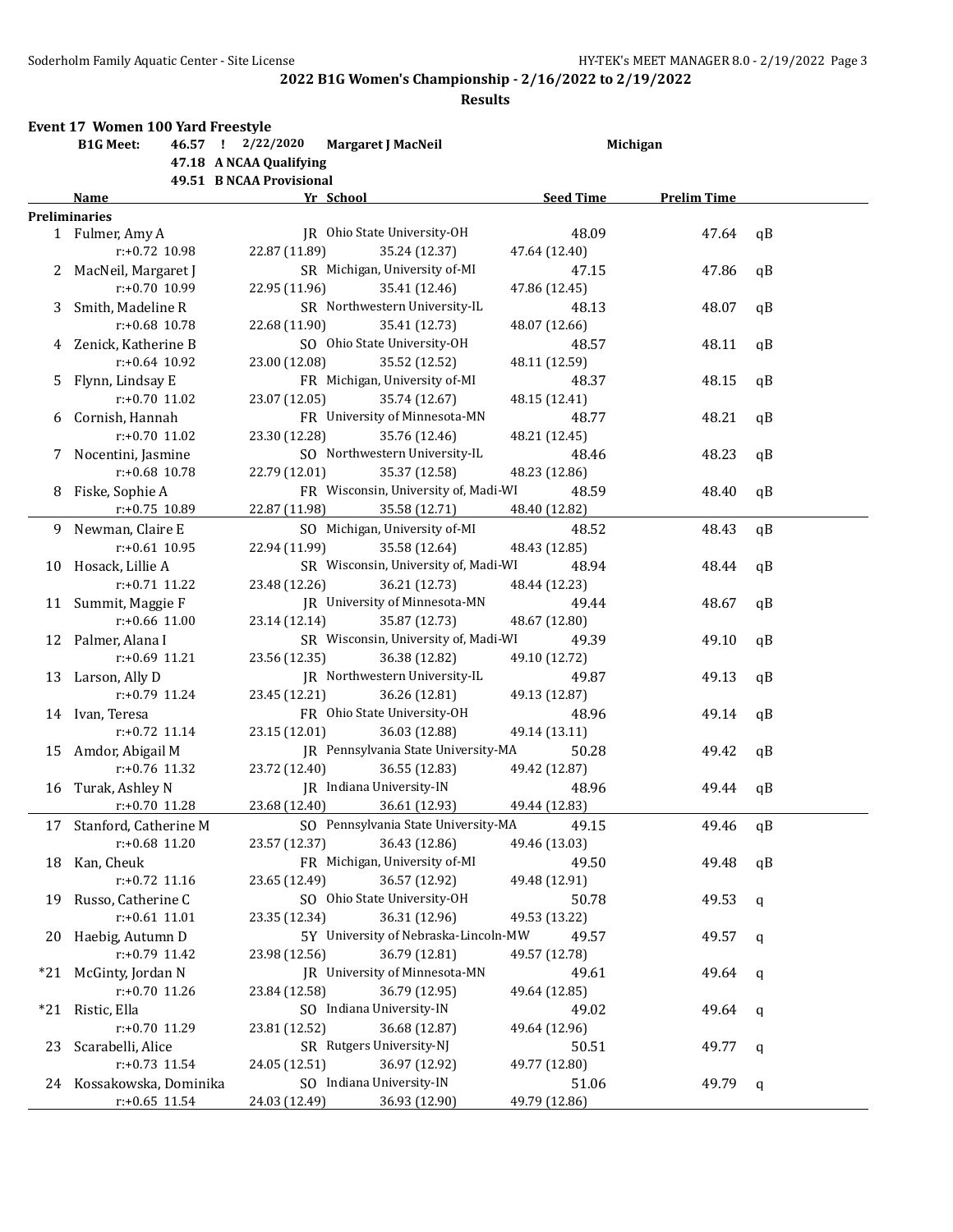|       |                           | Preliminaries  (Event 17 Women 100 Yard Freestyle) |                  |                    |
|-------|---------------------------|----------------------------------------------------|------------------|--------------------|
|       | <u>Name</u>               | Yr School                                          | <b>Seed Time</b> | <b>Prelim Time</b> |
|       | 25 Crane, Emily G         | SR Ohio State University-OH                        | 49.37            | 49.80              |
|       | r:+0.72 10.98             | 23.61 (12.63)<br>36.63 (13.02)                     | 49.80 (13.17)    |                    |
|       | 26 Bloomer, Olivia B      | SR University of Minnesota-MN                      | 49.52            | 49.86              |
|       | $r+0.68$ 11.01            | 23.30 (12.29)<br>36.41 (13.11)                     | 49.86 (13.45)    |                    |
|       | 27 Yetter, Molly M        | FR University of Illinois-IL                       | 50.26            | 49.91              |
|       | $r: +0.60$ 11.31          | 24.12 (12.81)<br>37.18 (13.06)                     | 49.91 (12.73)    |                    |
|       | 28 Hellmer, Jasmine I     | SR Northwestern University-IL                      | 52.20            | 49.98              |
|       | r:+0.71 11.17             | 23.76 (12.59)<br>36.80 (13.04)                     | 49.98 (13.18)    |                    |
|       | 29 Lobova, Sofia          | FR Rutgers University-NJ                           | 49.38            | 50.01              |
|       | $r: +0.70$ 11.21          | 23.70 (12.49)<br>36.75 (13.05)                     | 50.01 (13.26)    |                    |
|       | 30 Kucera, Alexa J        | SO University of Nebraska-Lincoln-MW               | 50.09            | 50.02              |
|       | $r: +0.72$ 11.45          | 24.00 (12.55)<br>36.93 (12.93)                     | 50.02 (13.09)    |                    |
|       | 31 Trentin, Eleonora      | SR Rutgers University-NJ                           | 50.76            | 50.03              |
|       | $r: +0.67$ 11.42          | 23.84 (12.42)<br>37.00 (13.16)                     | 50.03 (13.03)    |                    |
|       | 32 Sheridan, Kathleen A   | SR Pennsylvania State University-MA                | 50.24            | 50.12              |
|       | r:+0.67 11.39             | 24.00 (12.61)<br>37.15 (13.15)                     | 50.12 (12.97)    |                    |
| $*33$ | Ghidini, Giulia           | JR Rutgers University-NJ                           | 51.01            | 50.26              |
|       | r:+0.69 11.55             | 24.23 (12.68)<br>37.19 (12.96)                     | 50.26 (13.07)    |                    |
| $*33$ | Gupta, Kenisha V          | FR Northwestern University-IL                      | 50.15            | 50.26              |
|       | $r: +0.77$ 11.56          | 37.19 (13.10)<br>24.09 (12.53)                     | 50.26 (13.07)    |                    |
|       | 35 Ledwith, Madison E     | SR Pennsylvania State University-MA                | 52.41            | 50.29              |
|       | $r: +0.68$ 11.55          | 37.23 (13.03)<br>24.20 (12.65)                     | 50.29 (13.06)    |                    |
|       | 36 Hill, Hannah M         | FR Purdue University-IN                            | 50.96            | 50.30              |
|       | $r: +0.64$ 11.22          | 37.28 (13.34)<br>23.94 (12.72)                     | 50.30 (13.02)    |                    |
| 37    | Bowen, Kendra N           | JR Purdue University-IN                            | 50.89            | 50.33              |
|       | r:+0.76 11.71             | 24.34 (12.63)<br>37.53 (13.19)                     | 50.33 (12.80)    |                    |
|       | *38 Carlson, Abby G       | FR Wisconsin, University of, Madi-WI               | 49.80            | 50.36              |
|       | $r: +0.70$ 11.67          | 37.29 (13.01)<br>24.28 (12.61)                     | 50.36 (13.07)    |                    |
|       | *38 Cabush, Abigail C     | SR University of Illinois-IL                       | 50.41            | 50.36              |
|       | $r: +0.63$ 11.41          | 24.14 (12.73)<br>37.51 (13.37)                     | 50.36 (12.85)    |                    |
|       | 40 Broshears, Elizabeth G | SO Indiana University-IN                           | 49.71            | 50.41              |
|       | $r: +0.73$ 11.25          | 24.04 (12.79)<br>37.29 (13.25)                     | 50.41 (13.12)    |                    |
|       | 41 Lough, Marly D         | FR Pennsylvania State University-MA                | 50.63            | 50.66              |
|       | $r: +0.76$ 11.47          | 24.19 (12.72)<br>37.42 (13.23)                     | 50.66 (13.24)    |                    |
|       | 42 Fluehr, Maura K        | FR Pennsylvania State University-MA                | 50.52            | 50.68              |
|       | $r: +0.71$ 11.58          | 24.34 (12.76) 37.61 (13.27) 50.68 (13.07)          |                  |                    |
| 43    | Haimes, Emily R           | SO University of Nebraska-Lincoln-MW               | 50.53            | 50.69              |
|       | r:+0.67 11.44             | 24.11 (12.67)<br>37.18 (13.07)                     | 50.69 (13.51)    |                    |
| 44    | Abbasse, Claire K         | JR Purdue University-IN                            | 52.16            | 50.87              |
|       | $r: +0.73$ 11.63          | 24.28 (12.65)<br>37.59 (13.31)                     | 50.87 (13.28)    |                    |
| 45    | Ryndych, Elizaveta A      | SO Rutgers University-NJ                           | 51.64            | 51.14              |
|       | r:+0.71 11.36             | 37.31 (13.41)<br>23.90 (12.54)                     | 51.14 (13.83)    |                    |
| $*46$ | Padron, Beatriz           | FR University of Nebraska-Lincoln-MW               | 51.39            | 51.15              |
|       | r:+0.71 11.71             | 24.66 (12.95)<br>38.16 (13.50)                     | 51.15 (12.99)    |                    |
| *46   | Guerra, Isabelle C        | JR University of Illinois-IL                       | 51.87            | 51.15              |
|       | r:+0.61 11.47             | 24.51 (13.04)<br>37.96 (13.45)                     | 51.15 (13.19)    |                    |
| 48    | Brinker, Mary E           | SO Pennsylvania State University-MA                | 51.28            | 51.30              |
|       | r:+0.70 11.44             | 24.35 (12.91)<br>37.86 (13.51)                     | 51.30 (13.44)    |                    |
| 49    | Moon, Teagen D            | FR Purdue University-IN                            | 50.92            | 51.37              |
|       | r:+0.69 11.61             | 24.42 (12.81)<br>37.86 (13.44)                     | 51.37 (13.51)    |                    |
| 50    | Bludgen, Laurel J         | SO University of Illinois-IL                       | 51.36            | 51.52              |
|       | r:+0.69 11.79             | 38.16 (13.51)<br>24.65 (12.86)                     | 51.52 (13.36)    |                    |
|       |                           |                                                    |                  |                    |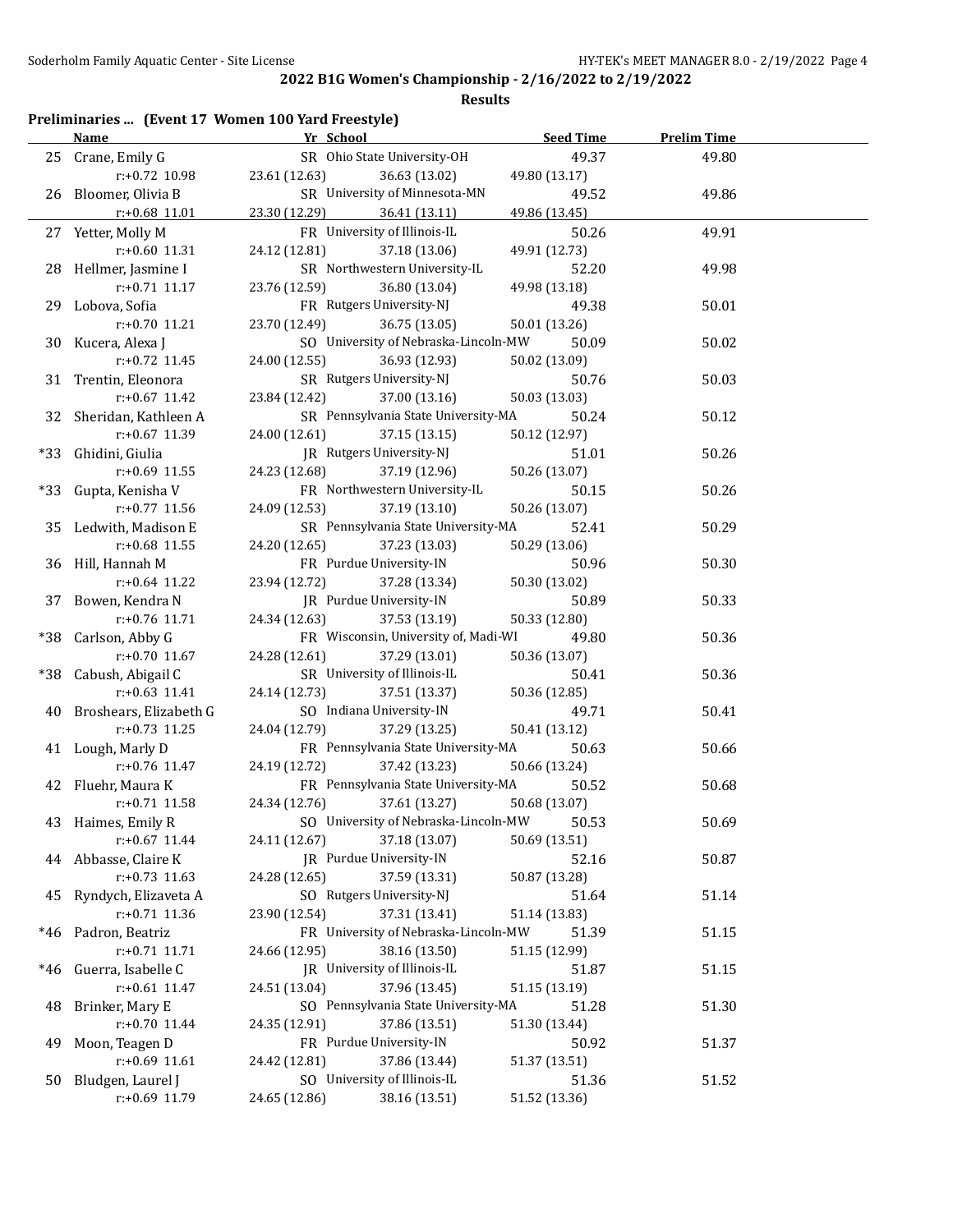**Results**

## **Preliminaries ... (Event 17 Women 100 Yard Freestyle)**

|       | Name                              | Yr School                            | <b>Seed Time</b> | <b>Prelim Time</b> |  |
|-------|-----------------------------------|--------------------------------------|------------------|--------------------|--|
|       | 51 Cooke, Madeleine E             | 5Y Pennsylvania State University-MA  | 52.74            | 51.56              |  |
|       | $r: +0.68$ 11.51                  | 24.49 (12.98)<br>38.19 (13.70)       | 51.56 (13.37)    |                    |  |
|       | 52 Kuehne, Logan C                | FR University of Illinois-IL         | 51.31            | 51.58              |  |
|       | $r: +0.71$ 11.51                  | 24.28 (12.77)<br>37.74 (13.46)       | 51.58 (13.84)    |                    |  |
|       | 53 Haake, Elissa L                | JR Purdue University-IN              | 52.29            | 51.78              |  |
|       | r:+0.69 11.89                     | 24.95 (13.06)<br>38.48 (13.53)       | 51.78 (13.30)    |                    |  |
|       | 54 Young, Rachel J                | JR Purdue University-IN              | 51.46            | 51.91              |  |
|       | r:+0.67 11.98                     | 24.93 (12.95)<br>38.52 (13.59)       | 51.91 (13.39)    |                    |  |
|       | 55 Buys, Jeanri                   | JR University of Illinois-IL         | 52.85            | 52.54              |  |
|       | r:+0.78 11.97                     | 25.11 (13.14)<br>38.81 (13.70)       | 52.54 (13.73)    |                    |  |
|       | 56 Lange, Payton K                | JR Iowa, University of-IA            | 53.19            | 52.73              |  |
|       | $r: +0.77$ 12.11                  | 25.25 (13.14)<br>39.05 (13.80)       | 52.73 (13.68)    |                    |  |
|       | 57 Wooden, Ariel E                | JR Iowa, University of-IA            | 53.75            | 52.87              |  |
|       | r:+0.67 11.88                     | 24.89 (13.01)<br>38.77 (13.88)       | 52.87 (14.10)    |                    |  |
|       |                                   | SR Purdue University-IN              |                  |                    |  |
|       | 58 Knueppel, Jade S               |                                      | 52.26            | 52.90              |  |
|       | $r$ :+0.61 11.77                  | 25.00 (13.23)<br>38.75 (13.75)       | 52.90 (14.15)    |                    |  |
|       | 59 Black, Madison T               | SO Iowa, University of-IA            | 53.65            | 53.16              |  |
|       | $r: +0.71$ 11.87                  | 25.04 (13.17)<br>39.15 (14.11)       | 53.16 (14.01)    |                    |  |
|       | 60 Murphy, Erin N                 | SR Rutgers University-NJ             | 54.00            | 54.73              |  |
|       | $r: +0.74$ 12.06                  | 25.72 (13.66)<br>40.19 (14.47)       | 54.73 (14.54)    |                    |  |
|       | Lampre, Isabel C                  | SR Wisconsin, University of, Madi-WI | 51.81            | X49.61             |  |
|       | $r: +0.67$ 11.31                  | 23.84 (12.53)<br>36.70 (12.86)       | 49.61 (12.91)    |                    |  |
|       | Fenska, Allison P                 | FR Ohio State University-OH          | 50.57            | X49.74             |  |
|       | $r: +0.74$ 11.43                  | 23.91 (12.48)<br>36.79 (12.88)       | 49.74 (12.95)    |                    |  |
|       | Tang, Tsoi Lam Katii              | JR Michigan, University of-MI        | 49.71            | X49.76             |  |
|       | $r: +0.67$ 11.50                  | 23.94 (12.44)<br>36.77 (12.83)       | 49.76 (12.99)    |                    |  |
|       | Funderburke, Nyah A               | FR Ohio State University-OH          | 51.33            | X49.85             |  |
|       | $r: +0.71$ 11.25                  | 23.68 (12.43)<br>36.72 (13.04)       | 49.85 (13.13)    |                    |  |
|       | Kudryashova, Sophia R             | JR Michigan, University of-MI        | 49.95            | X49.99             |  |
|       | $r: +0.75$ 11.55                  | 24.05 (12.50)<br>36.92 (12.87)       | 49.99 (13.07)    |                    |  |
|       | Cortina, Isabel M                 | SR Wisconsin, University of, Madi-WI | 51.55            | X50.06             |  |
|       | $r: +0.63$ 11.37                  | 23.98 (12.61)<br>37.11 (13.13)       | 50.06 (12.95)    |                    |  |
|       | Ketslakh, Abigail                 | FR Michigan, University of-MI        | 50.38            | X50.43             |  |
|       | $r: +0.64$ 11.39                  | 37.19 (13.27)<br>23.92 (12.53)       | 50.43 (13.24)    |                    |  |
|       | Tiskus, Ellie A                   | JR Pennsylvania State University-MA  | 51.19            | X50.77             |  |
|       | $r: +0.73$ 11.33                  | 24.10 (12.77)<br>37.45 (13.35)       | 50.77 (13.32)    |                    |  |
|       | --- Bauer, Madeleine M            | JR Michigan, University of-MI        | 50.67            | X50.78             |  |
|       | $r: +0.77$ 11.66                  | 24.43 (12.77)<br>37.67 (13.24)       | 50.78 (13.11)    |                    |  |
|       | Wallace, Isabella A               | SO Northwestern University-IL        | 51.18            | X50.84             |  |
|       | r:+0.75 11.52                     | 24.15 (12.63)<br>37.56 (13.41)       | 50.84 (13.28)    |                    |  |
| $---$ | Holder, Aislinn G                 | FR Indiana University-IN             | 51.04            | X50.90             |  |
|       | r:+0.66 11.54                     | 37.62 (13.33)<br>24.29 (12.75)       | 50.90 (13.28)    |                    |  |
| $---$ | Stupar, Julia C                   | SR Wisconsin, University of, Madi-WI | 52.43            | X51.10             |  |
|       | $r: +0.71$ 11.72                  | 24.51 (12.79)<br>37.75 (13.24)       | 51.10 (13.35)    |                    |  |
|       |                                   | SO Northwestern University-IL        |                  | X51.48             |  |
| $---$ | Chen, Erika B<br>$r: +0.65$ 11.88 |                                      | 50.86            |                    |  |
|       |                                   | 38.14 (13.36)<br>24.78 (12.90)       | 51.48 (13.34)    |                    |  |
|       | Sayovitz, Kali A                  | SO Purdue University-IN              | 52.31            | X51.64             |  |
|       | r:+0.80 12.00                     | 38.56 (13.41)<br>25.15 (13.15)       | 51.64 (13.08)    |                    |  |
|       | Barth, Kaitlyn M                  | JR University of Nebraska-Lincoln-MW | 52.49            | X51.71             |  |
|       | r:+0.77 11.77                     | 24.69 (12.92)<br>38.28 (13.59)       | 51.71 (13.43)    |                    |  |
|       | Herwig, Michaela M                | SO Purdue University-IN              | NT               | X52.63             |  |
|       | r:+0.78 11.91                     | 24.99 (13.08)<br>38.77 (13.78)       | 52.63 (13.86)    |                    |  |
|       | Cairns, Caitlin A                 | SO University of Nebraska-Lincoln-MW | 52.37            | X52.74             |  |
|       | r:+0.68 11.71                     | 25.02 (13.31)<br>38.97 (13.95)       | 52.74 (13.77)    |                    |  |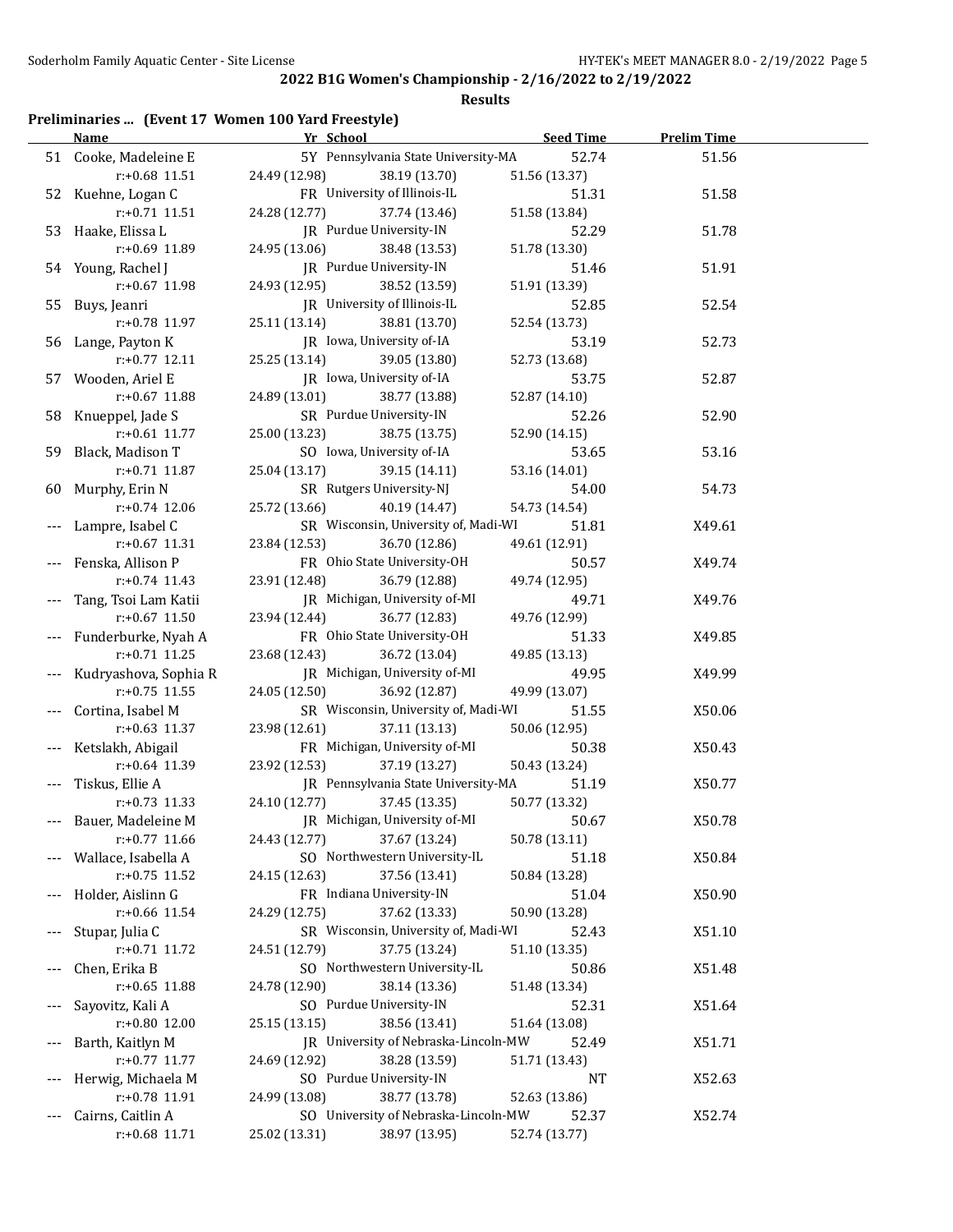**Results**

| Preliminaries  (Event 17 Women 100 Yard Freestyle) |  |  |  |
|----------------------------------------------------|--|--|--|
|----------------------------------------------------|--|--|--|

|       | Name                    | Yr School     |                                      | <b>Seed Time</b> |       | <b>Prelim Time</b> |  |
|-------|-------------------------|---------------|--------------------------------------|------------------|-------|--------------------|--|
| $---$ | Kurzydlo, Anna C        |               | SO University of Illinois-IL         |                  | 53.05 | X53.22             |  |
|       | $r: +0.74$ 12.28        | 25.53 (13.25) | 39.38 (13.85)                        | 53.22 (13.84)    |       |                    |  |
|       | Lanaghen, Kimberly B    |               | IR University of Nebraska-Lincoln-MW |                  | 52.91 | X53.42             |  |
|       | $r: +0.73$ 12.19        | 25.76 (13.57) | 39.71 (13.95)                        | 53.42 (13.71)    |       |                    |  |
|       | Gile, Elizabeth R       |               | IR University of Illinois-IL         |                  | 54.07 | X53.63             |  |
|       | $r: +0.67$ 12.20        | 25.73 (13.53) | 39.75 (14.02)                        | 53.63 (13.88)    |       |                    |  |
|       | --- Packard, Isabelle V |               | IR University of Illinois-IL         |                  | 53.64 | X53.69             |  |
|       | $r: +0.71$ 12.29        | 25.60 (13.31) | 39.69 (14.09)                        | 53.69 (14.00)    |       |                    |  |
| $---$ | Bolger, Emily T         |               | SR University of Illinois-IL         |                  | 54.73 | X53.71             |  |
|       | $r: +0.74$ 12.16        | 25.63 (13.47) | 39.73 (14.10)                        | 53.71 (13.98)    |       |                    |  |
|       | Munson, Lia M           | SO.           | University of Illinois-IL            |                  | 54.95 | X54.67             |  |
|       | $r: +0.75$ 12.79        | 26.60 (13.81) | 40.81 (14.21)                        | 54.67 (13.86)    |       |                    |  |

**Event 18 Women 200 Yard Breaststroke**

**B1G Meet: 2:04.03 ! 2/18/2017 Lillia King Indiana**

**2:06.58 A NCAA Qualifying**

**2:13.97 B NCAA Provisional**

| Yr School<br><b>Seed Time</b><br><b>Prelim Time</b><br>Name<br><b>Preliminaries</b><br>1 Crawford, Brearna A<br>FR Indiana University-IN<br>2:08.40<br>2:07.85<br>$\mathsf{q}$<br>$r: +0.75$ 28.61<br>1:00.84 (32.23)<br>1:33.99 (33.15)<br>2:07.85 (33.86)<br>SR Indiana University-IN<br>Peplowski, Noelle C<br>2:08.72<br>2:08.25<br>qB<br>$r: +0.79$ 29.13<br>1:01.34 (32.21)<br>1:34.17 (32.83)<br>2:08.25 (34.08)<br>JR Ohio State University-OH<br>Bach, Hannah M<br>2:09.80<br>2:08.48<br>$\mathsf{q}$<br>3.<br>$r: +0.64$ 28.73<br>1:00.85 (32.12)<br>1:33.93 (33.08)<br>2:08.48 (34.55)<br>FR Michigan, University of-MI<br>2:09.08<br>2:08.91<br>Sim, Letitia<br>aB<br>4<br>r:+0.68 28.80<br>1:01.45(32.65)<br>1:34.30 (32.85)<br>2:08.91 (34.61)<br>JR Ohio State University-OH<br>5 Panitz, Josephine H<br>2:09.78<br>2:09.06<br>$\mathsf{q}$<br>r:+0.78 29.09<br>1:01.59 (32.50)<br>1:34.45 (32.86)<br>2:09.06 (34.61)<br>SR Northwestern University-IL<br>6 Angus, Sophie G<br>2:09.13<br>2:10.59<br>$\mathsf{q}$<br>1:01.79 (32.63)<br>1:35.01 (33.22)<br>$r: +0.74$ 29.16<br>2:09.13 (34.12)<br>JR Northwestern University-IL<br>Brunzell, Hannah<br>2:08.19<br>2:09.33<br>$\mathsf{q}$<br>7.<br>$r: +0.76$ 29.26<br>1:01.53(32.27)<br>1:34.68(33.15)<br>2:09.33 (34.65)<br>SR Wisconsin, University of, Madi-WI<br>Silvestri, Jenna A<br>2:13.13<br>2:09.45<br>$\mathsf{q}$<br>8<br>$r: +0.74$ 29.24<br>1:01.99(32.75)<br>1:35.25 (33.26)<br>2:09.45 (34.20)<br>9 Looze, Mackenzie K<br>SR Indiana University-IN<br>2:08.64<br>2:10.02<br>qB<br>$r: +0.75$ 29.44<br>1:02.14 (32.70)<br>1:35.43 (33.29)<br>2:10.02 (34.59)<br>SR Northwestern University-IL<br>10 Vovk, Tara<br>2:09.84<br>2:11.07<br>$\mathsf{q}$<br>$r: +0.74$ 29.11<br>1:01.85 (32.74)<br>1:35.84 (33.99)<br>2:11.07 (35.23)<br>FR University of Nebraska-Lincoln-MW<br>11 Hall, Maia<br>2:14.44<br>2:11.72<br>$\mathsf{q}$<br>$r: +0.76$ 29.42<br>1:02.52(33.10)<br>1:36.75 (34.23)<br>2:11.72 (34.97)<br>JR University of Minnesota-MN<br>2:13.57<br>12 Lezer, Emma J<br>2:12.24<br>$\mathsf{q}$<br>$r: +0.66$ 29.04<br>1:02.16(33.12)<br>1:36.52 (34.36)<br>2:12.24 (35.72)<br>SO University of Minnesota-MN<br>Urkiel, Molly A<br>2:12.65<br>2:12.77<br>$\mathsf{q}$<br>13<br>$r: +0.79$ 29.75<br>1:03.23 (33.48)<br>1:37.34(34.11)<br>2:12.77 (35.43)<br>SO University of Nebraska-Lincoln-MW<br>14 Stein, Ella B<br>2:16.23<br>2:13.46<br>$\mathsf{q}$<br>$r: +0.70$ 29.91<br>1:03.86 (33.95)<br>1:38.34 (34.48)<br>2:13.46 (35.12)<br>FR Wisconsin, University of, Madi-WI<br>McClintock, Katie M<br>2:14.42<br>2:13.85<br>qB<br>15<br>$r: +0.75$ 30.23<br>1:38.28 (34.50)<br>2:13.85 (35.57)<br>1:03.78 (33.55)<br>SR University of Minnesota-MN<br>McCarthy, Kelli J<br>2:16.65<br>2:13.90<br>$\alpha$ <sub>B</sub><br>16<br>1:03.81 (33.65)<br>1:38.41 (34.60)<br>$r: +0.81$ 30.16<br>2:13.90 (35.49)<br>IR University of Minnesota-MN<br>Bennin, Grace R<br>2:14.99<br>2:14.65<br>17<br>$\mathsf{q}$<br>1:03.32 (33.27)<br>2:14.65 (36.67)<br>$r: +0.70$ 30.05<br>1:37.98 (34.66) |  |  |  |
|----------------------------------------------------------------------------------------------------------------------------------------------------------------------------------------------------------------------------------------------------------------------------------------------------------------------------------------------------------------------------------------------------------------------------------------------------------------------------------------------------------------------------------------------------------------------------------------------------------------------------------------------------------------------------------------------------------------------------------------------------------------------------------------------------------------------------------------------------------------------------------------------------------------------------------------------------------------------------------------------------------------------------------------------------------------------------------------------------------------------------------------------------------------------------------------------------------------------------------------------------------------------------------------------------------------------------------------------------------------------------------------------------------------------------------------------------------------------------------------------------------------------------------------------------------------------------------------------------------------------------------------------------------------------------------------------------------------------------------------------------------------------------------------------------------------------------------------------------------------------------------------------------------------------------------------------------------------------------------------------------------------------------------------------------------------------------------------------------------------------------------------------------------------------------------------------------------------------------------------------------------------------------------------------------------------------------------------------------------------------------------------------------------------------------------------------------------------------------------------------------------------------------------------------------------------------------------------------------------------------------------------------------------------------------------------------------------------------------------------------------------------------------------------------------------------------------------------------------------------------------------------------------------------------------------------------------------------------------------------------------------------------------------------------------------------------------------|--|--|--|
|                                                                                                                                                                                                                                                                                                                                                                                                                                                                                                                                                                                                                                                                                                                                                                                                                                                                                                                                                                                                                                                                                                                                                                                                                                                                                                                                                                                                                                                                                                                                                                                                                                                                                                                                                                                                                                                                                                                                                                                                                                                                                                                                                                                                                                                                                                                                                                                                                                                                                                                                                                                                                                                                                                                                                                                                                                                                                                                                                                                                                                                                                  |  |  |  |
|                                                                                                                                                                                                                                                                                                                                                                                                                                                                                                                                                                                                                                                                                                                                                                                                                                                                                                                                                                                                                                                                                                                                                                                                                                                                                                                                                                                                                                                                                                                                                                                                                                                                                                                                                                                                                                                                                                                                                                                                                                                                                                                                                                                                                                                                                                                                                                                                                                                                                                                                                                                                                                                                                                                                                                                                                                                                                                                                                                                                                                                                                  |  |  |  |
|                                                                                                                                                                                                                                                                                                                                                                                                                                                                                                                                                                                                                                                                                                                                                                                                                                                                                                                                                                                                                                                                                                                                                                                                                                                                                                                                                                                                                                                                                                                                                                                                                                                                                                                                                                                                                                                                                                                                                                                                                                                                                                                                                                                                                                                                                                                                                                                                                                                                                                                                                                                                                                                                                                                                                                                                                                                                                                                                                                                                                                                                                  |  |  |  |
|                                                                                                                                                                                                                                                                                                                                                                                                                                                                                                                                                                                                                                                                                                                                                                                                                                                                                                                                                                                                                                                                                                                                                                                                                                                                                                                                                                                                                                                                                                                                                                                                                                                                                                                                                                                                                                                                                                                                                                                                                                                                                                                                                                                                                                                                                                                                                                                                                                                                                                                                                                                                                                                                                                                                                                                                                                                                                                                                                                                                                                                                                  |  |  |  |
|                                                                                                                                                                                                                                                                                                                                                                                                                                                                                                                                                                                                                                                                                                                                                                                                                                                                                                                                                                                                                                                                                                                                                                                                                                                                                                                                                                                                                                                                                                                                                                                                                                                                                                                                                                                                                                                                                                                                                                                                                                                                                                                                                                                                                                                                                                                                                                                                                                                                                                                                                                                                                                                                                                                                                                                                                                                                                                                                                                                                                                                                                  |  |  |  |
|                                                                                                                                                                                                                                                                                                                                                                                                                                                                                                                                                                                                                                                                                                                                                                                                                                                                                                                                                                                                                                                                                                                                                                                                                                                                                                                                                                                                                                                                                                                                                                                                                                                                                                                                                                                                                                                                                                                                                                                                                                                                                                                                                                                                                                                                                                                                                                                                                                                                                                                                                                                                                                                                                                                                                                                                                                                                                                                                                                                                                                                                                  |  |  |  |
|                                                                                                                                                                                                                                                                                                                                                                                                                                                                                                                                                                                                                                                                                                                                                                                                                                                                                                                                                                                                                                                                                                                                                                                                                                                                                                                                                                                                                                                                                                                                                                                                                                                                                                                                                                                                                                                                                                                                                                                                                                                                                                                                                                                                                                                                                                                                                                                                                                                                                                                                                                                                                                                                                                                                                                                                                                                                                                                                                                                                                                                                                  |  |  |  |
|                                                                                                                                                                                                                                                                                                                                                                                                                                                                                                                                                                                                                                                                                                                                                                                                                                                                                                                                                                                                                                                                                                                                                                                                                                                                                                                                                                                                                                                                                                                                                                                                                                                                                                                                                                                                                                                                                                                                                                                                                                                                                                                                                                                                                                                                                                                                                                                                                                                                                                                                                                                                                                                                                                                                                                                                                                                                                                                                                                                                                                                                                  |  |  |  |
|                                                                                                                                                                                                                                                                                                                                                                                                                                                                                                                                                                                                                                                                                                                                                                                                                                                                                                                                                                                                                                                                                                                                                                                                                                                                                                                                                                                                                                                                                                                                                                                                                                                                                                                                                                                                                                                                                                                                                                                                                                                                                                                                                                                                                                                                                                                                                                                                                                                                                                                                                                                                                                                                                                                                                                                                                                                                                                                                                                                                                                                                                  |  |  |  |
|                                                                                                                                                                                                                                                                                                                                                                                                                                                                                                                                                                                                                                                                                                                                                                                                                                                                                                                                                                                                                                                                                                                                                                                                                                                                                                                                                                                                                                                                                                                                                                                                                                                                                                                                                                                                                                                                                                                                                                                                                                                                                                                                                                                                                                                                                                                                                                                                                                                                                                                                                                                                                                                                                                                                                                                                                                                                                                                                                                                                                                                                                  |  |  |  |
|                                                                                                                                                                                                                                                                                                                                                                                                                                                                                                                                                                                                                                                                                                                                                                                                                                                                                                                                                                                                                                                                                                                                                                                                                                                                                                                                                                                                                                                                                                                                                                                                                                                                                                                                                                                                                                                                                                                                                                                                                                                                                                                                                                                                                                                                                                                                                                                                                                                                                                                                                                                                                                                                                                                                                                                                                                                                                                                                                                                                                                                                                  |  |  |  |
|                                                                                                                                                                                                                                                                                                                                                                                                                                                                                                                                                                                                                                                                                                                                                                                                                                                                                                                                                                                                                                                                                                                                                                                                                                                                                                                                                                                                                                                                                                                                                                                                                                                                                                                                                                                                                                                                                                                                                                                                                                                                                                                                                                                                                                                                                                                                                                                                                                                                                                                                                                                                                                                                                                                                                                                                                                                                                                                                                                                                                                                                                  |  |  |  |
|                                                                                                                                                                                                                                                                                                                                                                                                                                                                                                                                                                                                                                                                                                                                                                                                                                                                                                                                                                                                                                                                                                                                                                                                                                                                                                                                                                                                                                                                                                                                                                                                                                                                                                                                                                                                                                                                                                                                                                                                                                                                                                                                                                                                                                                                                                                                                                                                                                                                                                                                                                                                                                                                                                                                                                                                                                                                                                                                                                                                                                                                                  |  |  |  |
|                                                                                                                                                                                                                                                                                                                                                                                                                                                                                                                                                                                                                                                                                                                                                                                                                                                                                                                                                                                                                                                                                                                                                                                                                                                                                                                                                                                                                                                                                                                                                                                                                                                                                                                                                                                                                                                                                                                                                                                                                                                                                                                                                                                                                                                                                                                                                                                                                                                                                                                                                                                                                                                                                                                                                                                                                                                                                                                                                                                                                                                                                  |  |  |  |
|                                                                                                                                                                                                                                                                                                                                                                                                                                                                                                                                                                                                                                                                                                                                                                                                                                                                                                                                                                                                                                                                                                                                                                                                                                                                                                                                                                                                                                                                                                                                                                                                                                                                                                                                                                                                                                                                                                                                                                                                                                                                                                                                                                                                                                                                                                                                                                                                                                                                                                                                                                                                                                                                                                                                                                                                                                                                                                                                                                                                                                                                                  |  |  |  |
|                                                                                                                                                                                                                                                                                                                                                                                                                                                                                                                                                                                                                                                                                                                                                                                                                                                                                                                                                                                                                                                                                                                                                                                                                                                                                                                                                                                                                                                                                                                                                                                                                                                                                                                                                                                                                                                                                                                                                                                                                                                                                                                                                                                                                                                                                                                                                                                                                                                                                                                                                                                                                                                                                                                                                                                                                                                                                                                                                                                                                                                                                  |  |  |  |
|                                                                                                                                                                                                                                                                                                                                                                                                                                                                                                                                                                                                                                                                                                                                                                                                                                                                                                                                                                                                                                                                                                                                                                                                                                                                                                                                                                                                                                                                                                                                                                                                                                                                                                                                                                                                                                                                                                                                                                                                                                                                                                                                                                                                                                                                                                                                                                                                                                                                                                                                                                                                                                                                                                                                                                                                                                                                                                                                                                                                                                                                                  |  |  |  |
|                                                                                                                                                                                                                                                                                                                                                                                                                                                                                                                                                                                                                                                                                                                                                                                                                                                                                                                                                                                                                                                                                                                                                                                                                                                                                                                                                                                                                                                                                                                                                                                                                                                                                                                                                                                                                                                                                                                                                                                                                                                                                                                                                                                                                                                                                                                                                                                                                                                                                                                                                                                                                                                                                                                                                                                                                                                                                                                                                                                                                                                                                  |  |  |  |
|                                                                                                                                                                                                                                                                                                                                                                                                                                                                                                                                                                                                                                                                                                                                                                                                                                                                                                                                                                                                                                                                                                                                                                                                                                                                                                                                                                                                                                                                                                                                                                                                                                                                                                                                                                                                                                                                                                                                                                                                                                                                                                                                                                                                                                                                                                                                                                                                                                                                                                                                                                                                                                                                                                                                                                                                                                                                                                                                                                                                                                                                                  |  |  |  |
|                                                                                                                                                                                                                                                                                                                                                                                                                                                                                                                                                                                                                                                                                                                                                                                                                                                                                                                                                                                                                                                                                                                                                                                                                                                                                                                                                                                                                                                                                                                                                                                                                                                                                                                                                                                                                                                                                                                                                                                                                                                                                                                                                                                                                                                                                                                                                                                                                                                                                                                                                                                                                                                                                                                                                                                                                                                                                                                                                                                                                                                                                  |  |  |  |
|                                                                                                                                                                                                                                                                                                                                                                                                                                                                                                                                                                                                                                                                                                                                                                                                                                                                                                                                                                                                                                                                                                                                                                                                                                                                                                                                                                                                                                                                                                                                                                                                                                                                                                                                                                                                                                                                                                                                                                                                                                                                                                                                                                                                                                                                                                                                                                                                                                                                                                                                                                                                                                                                                                                                                                                                                                                                                                                                                                                                                                                                                  |  |  |  |
|                                                                                                                                                                                                                                                                                                                                                                                                                                                                                                                                                                                                                                                                                                                                                                                                                                                                                                                                                                                                                                                                                                                                                                                                                                                                                                                                                                                                                                                                                                                                                                                                                                                                                                                                                                                                                                                                                                                                                                                                                                                                                                                                                                                                                                                                                                                                                                                                                                                                                                                                                                                                                                                                                                                                                                                                                                                                                                                                                                                                                                                                                  |  |  |  |
|                                                                                                                                                                                                                                                                                                                                                                                                                                                                                                                                                                                                                                                                                                                                                                                                                                                                                                                                                                                                                                                                                                                                                                                                                                                                                                                                                                                                                                                                                                                                                                                                                                                                                                                                                                                                                                                                                                                                                                                                                                                                                                                                                                                                                                                                                                                                                                                                                                                                                                                                                                                                                                                                                                                                                                                                                                                                                                                                                                                                                                                                                  |  |  |  |
|                                                                                                                                                                                                                                                                                                                                                                                                                                                                                                                                                                                                                                                                                                                                                                                                                                                                                                                                                                                                                                                                                                                                                                                                                                                                                                                                                                                                                                                                                                                                                                                                                                                                                                                                                                                                                                                                                                                                                                                                                                                                                                                                                                                                                                                                                                                                                                                                                                                                                                                                                                                                                                                                                                                                                                                                                                                                                                                                                                                                                                                                                  |  |  |  |
|                                                                                                                                                                                                                                                                                                                                                                                                                                                                                                                                                                                                                                                                                                                                                                                                                                                                                                                                                                                                                                                                                                                                                                                                                                                                                                                                                                                                                                                                                                                                                                                                                                                                                                                                                                                                                                                                                                                                                                                                                                                                                                                                                                                                                                                                                                                                                                                                                                                                                                                                                                                                                                                                                                                                                                                                                                                                                                                                                                                                                                                                                  |  |  |  |
|                                                                                                                                                                                                                                                                                                                                                                                                                                                                                                                                                                                                                                                                                                                                                                                                                                                                                                                                                                                                                                                                                                                                                                                                                                                                                                                                                                                                                                                                                                                                                                                                                                                                                                                                                                                                                                                                                                                                                                                                                                                                                                                                                                                                                                                                                                                                                                                                                                                                                                                                                                                                                                                                                                                                                                                                                                                                                                                                                                                                                                                                                  |  |  |  |
|                                                                                                                                                                                                                                                                                                                                                                                                                                                                                                                                                                                                                                                                                                                                                                                                                                                                                                                                                                                                                                                                                                                                                                                                                                                                                                                                                                                                                                                                                                                                                                                                                                                                                                                                                                                                                                                                                                                                                                                                                                                                                                                                                                                                                                                                                                                                                                                                                                                                                                                                                                                                                                                                                                                                                                                                                                                                                                                                                                                                                                                                                  |  |  |  |
|                                                                                                                                                                                                                                                                                                                                                                                                                                                                                                                                                                                                                                                                                                                                                                                                                                                                                                                                                                                                                                                                                                                                                                                                                                                                                                                                                                                                                                                                                                                                                                                                                                                                                                                                                                                                                                                                                                                                                                                                                                                                                                                                                                                                                                                                                                                                                                                                                                                                                                                                                                                                                                                                                                                                                                                                                                                                                                                                                                                                                                                                                  |  |  |  |
|                                                                                                                                                                                                                                                                                                                                                                                                                                                                                                                                                                                                                                                                                                                                                                                                                                                                                                                                                                                                                                                                                                                                                                                                                                                                                                                                                                                                                                                                                                                                                                                                                                                                                                                                                                                                                                                                                                                                                                                                                                                                                                                                                                                                                                                                                                                                                                                                                                                                                                                                                                                                                                                                                                                                                                                                                                                                                                                                                                                                                                                                                  |  |  |  |
|                                                                                                                                                                                                                                                                                                                                                                                                                                                                                                                                                                                                                                                                                                                                                                                                                                                                                                                                                                                                                                                                                                                                                                                                                                                                                                                                                                                                                                                                                                                                                                                                                                                                                                                                                                                                                                                                                                                                                                                                                                                                                                                                                                                                                                                                                                                                                                                                                                                                                                                                                                                                                                                                                                                                                                                                                                                                                                                                                                                                                                                                                  |  |  |  |
|                                                                                                                                                                                                                                                                                                                                                                                                                                                                                                                                                                                                                                                                                                                                                                                                                                                                                                                                                                                                                                                                                                                                                                                                                                                                                                                                                                                                                                                                                                                                                                                                                                                                                                                                                                                                                                                                                                                                                                                                                                                                                                                                                                                                                                                                                                                                                                                                                                                                                                                                                                                                                                                                                                                                                                                                                                                                                                                                                                                                                                                                                  |  |  |  |
|                                                                                                                                                                                                                                                                                                                                                                                                                                                                                                                                                                                                                                                                                                                                                                                                                                                                                                                                                                                                                                                                                                                                                                                                                                                                                                                                                                                                                                                                                                                                                                                                                                                                                                                                                                                                                                                                                                                                                                                                                                                                                                                                                                                                                                                                                                                                                                                                                                                                                                                                                                                                                                                                                                                                                                                                                                                                                                                                                                                                                                                                                  |  |  |  |
|                                                                                                                                                                                                                                                                                                                                                                                                                                                                                                                                                                                                                                                                                                                                                                                                                                                                                                                                                                                                                                                                                                                                                                                                                                                                                                                                                                                                                                                                                                                                                                                                                                                                                                                                                                                                                                                                                                                                                                                                                                                                                                                                                                                                                                                                                                                                                                                                                                                                                                                                                                                                                                                                                                                                                                                                                                                                                                                                                                                                                                                                                  |  |  |  |
|                                                                                                                                                                                                                                                                                                                                                                                                                                                                                                                                                                                                                                                                                                                                                                                                                                                                                                                                                                                                                                                                                                                                                                                                                                                                                                                                                                                                                                                                                                                                                                                                                                                                                                                                                                                                                                                                                                                                                                                                                                                                                                                                                                                                                                                                                                                                                                                                                                                                                                                                                                                                                                                                                                                                                                                                                                                                                                                                                                                                                                                                                  |  |  |  |
|                                                                                                                                                                                                                                                                                                                                                                                                                                                                                                                                                                                                                                                                                                                                                                                                                                                                                                                                                                                                                                                                                                                                                                                                                                                                                                                                                                                                                                                                                                                                                                                                                                                                                                                                                                                                                                                                                                                                                                                                                                                                                                                                                                                                                                                                                                                                                                                                                                                                                                                                                                                                                                                                                                                                                                                                                                                                                                                                                                                                                                                                                  |  |  |  |
|                                                                                                                                                                                                                                                                                                                                                                                                                                                                                                                                                                                                                                                                                                                                                                                                                                                                                                                                                                                                                                                                                                                                                                                                                                                                                                                                                                                                                                                                                                                                                                                                                                                                                                                                                                                                                                                                                                                                                                                                                                                                                                                                                                                                                                                                                                                                                                                                                                                                                                                                                                                                                                                                                                                                                                                                                                                                                                                                                                                                                                                                                  |  |  |  |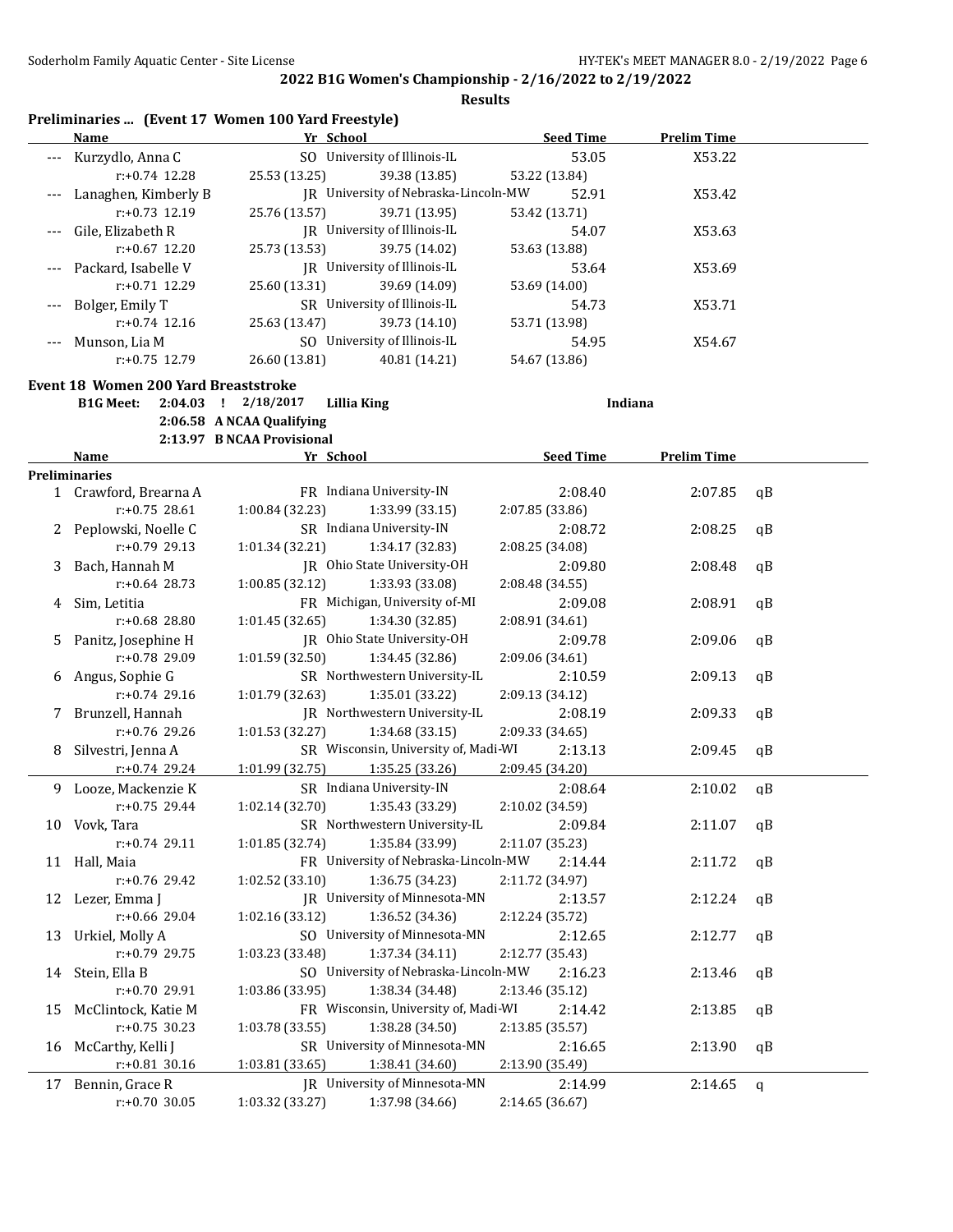#### **Results**

## **Preliminaries ... (Event 18 Women 200 Yard Breaststroke)**

|       | <b>Name</b>                  | Yr School                                   | <b>Seed Time</b> | <b>Prelim Time</b> |              |
|-------|------------------------------|---------------------------------------------|------------------|--------------------|--------------|
|       | 18 Randby, Jocelyn M         | FR University of Nebraska-Lincoln-MW        | 2:23.95          | 2:15.00            | $\mathsf{q}$ |
|       | $r: +0.70$ 30.11             | 1:03.59 (33.48)<br>1:38.10 (34.51)          | 2:15.00 (36.90)  |                    |              |
|       | 19 Donan, Claire E           | SO Michigan, University of-MI               | 2:15.45          | 2:15.09            | q            |
|       | r:+0.68 30.02                | 1:03.40 (33.38)<br>1:38.32 (34.92)          | 2:15.09 (36.77)  |                    |              |
|       | 20 Haworth, Kaleigh D        | JR University of Illinois-IL                | 2:18.75          | 2:16.63            | q            |
|       | $r: +0.75$ 31.22             | 1:05.83 (34.61)<br>1:40.70 (34.87)          | 2:16.63 (35.93)  |                    |              |
|       | 21 Wagner, Annika G          | SO Northwestern University-IL               | 2:19.07          | 2:16.74            | q            |
|       | r:+0.69 30.72                | 1:04.89 (34.17)<br>1:40.88 (35.99)          | 2:16.74 (35.86)  |                    |              |
|       | 22 Folcik, Masyn R           | SO Purdue University-IN                     | 2:13.45          | 2:16.97            | q            |
|       | $r: +0.70$ 30.24             | 1:04.27 (34.03)<br>1:40.21 (35.94)          | 2:16.97 (36.76)  |                    |              |
|       | 23 Umhofer, Jane E           | FR University of Illinois-IL                | 2:20.57          | 2:16.98            | q            |
|       | r:+0.79 31.07                | 1:05.58 (34.51)<br>1:41.12 (35.54)          | 2:16.98 (35.86)  |                    |              |
|       | 24 Erlandson, Mahala R       | FR Purdue University-IN                     | 2:18.57          | 2:17.51            | q            |
|       | r:+0.78 30.57                | 1:05.30 (34.73)<br>1:40.77 (35.47)          | 2:17.51 (36.74)  |                    |              |
|       | 25 Jack, Olivia G            | SR Pennsylvania State University-MA         | 2:23.28          | 2:17.60            |              |
|       | $r.+0.62$ 30.19              | 1:04.33 (34.14)<br>1:40.32 (35.99)          | 2:17.60 (37.28)  |                    |              |
|       | 26 Celik, Tina               | SO Rutgers University-NJ                    | 2:16.86          | 2:18.08            |              |
|       | $r: +0.72$ 30.11             | 1:04.50 (34.39)<br>1:40.68 (36.18)          | 2:18.08 (37.40)  |                    |              |
|       | 27 Love, Margaret E          | FR Purdue University-IN                     | NT               | 2:18.78            |              |
|       | $r: +0.69$ 30.24             | 1:04.84 (34.60)<br>1:41.11 (36.27)          | 2:18.78 (37.67)  |                    |              |
|       | 28 Lynch, Mariclaire E       | JR University of Illinois-IL                | 2:20.87          | 2:19.79            |              |
|       | $r: +0.74$ 30.58             | 1:05.71 (35.13)<br>1:41.99 (36.28)          | 2:19.79 (37.80)  |                    |              |
|       | 29 Olesiak, Aleksandra       | JR Iowa, University of-IA                   | 2:20.80          | 2:20.52            |              |
|       | r:+0.68 31.21                | 1:06.09 (34.88)<br>1:42.86 (36.77)          | 2:20.52 (37.66)  |                    |              |
| 30    | Kale, Divya D                | JR University of Illinois-IL                | 2:20.34          | 2:23.67            |              |
|       | $r: +0.64$ 31.67             | 1:07.19 (35.52)<br>1:44.09 (36.90)          | 2:23.67 (39.58)  |                    |              |
|       | Mathews, Janessa C           | SO Ohio State University-OH                 | 2:11.02          | X2:09.89           | B            |
|       | r:+0.68 29.43                | 1:01.93 (32.50)<br>1:35.08 (33.15)          | 2:09.89 (34.81)  |                    |              |
|       | Graham, Catherine M          | SO Indiana University-IN                    | 2:15.76          | X2:12.14           | B            |
|       | r:+0.76 29.35                | 1:02.91 (33.56)<br>1:37.49 (34.58)          | 2:12.14 (34.65)  |                    |              |
| $---$ | McCracken, Sydney H          | FR University of Nebraska-Lincoln-MW        | 2:19.91          | X2:14.20           |              |
|       | r:+0.71 29.77                | 1:03.29 (33.52)<br>1:38.02 (34.73)          | 2:14.20 (36.18)  |                    |              |
|       | Dehen, Reese C               | FR Ohio State University-OH                 | 2:13.79          | X2:14.74           |              |
|       | $r: +0.65$ 30.19             | 1:03.60 (33.41)<br>1:38.15 (34.55)          | 2:14.74 (36.59)  |                    |              |
|       | Dunn, Callahan M             | SO Wisconsin, University of, Madi-WI        | 2:22.82          | X2:15.38           |              |
|       | $r: +0.65$ 30.50             | 1:04.45(33.95)<br>1:39.42 (34.97)           | 2:15.38 (35.96)  |                    |              |
|       | --- Rydland, Kylie G         | SO Pennsylvania State University-MA 2:17.08 |                  | X2:15.82           |              |
|       | $r: +0.81$ 30.62             | 1:04.54 (33.92)<br>1:39.70 (35.16)          | 2:15.82 (36.12)  |                    |              |
|       | Anagnostopoulos, Alexandra A | SO Wisconsin, University of, Madi-WI        | 2:17.80          | X2:16.87           |              |
|       | $r: +0.74$ 30.61             | 1:04.72 (34.11)<br>1:40.39 (35.67)          | 2:16.87 (36.48)  |                    |              |
| $---$ | Chapman, Kabria A            | FR Indiana University-IN                    | 2:19.00          | X2:18.20           |              |
|       | r:+0.70 31.76                | 1:41.60 (34.97)<br>1:06.63 (34.87)          | 2:18.20 (36.60)  |                    |              |
|       | Bercutt, Natalie A           | FR Wisconsin, University of, Madi-WI        | 2:20.86          | X2:19.05           |              |
|       | $r: +0.81$ 30.47             | 1:41.13 (36.06)<br>1:05.07 (34.60)          | 2:19.05 (37.92)  |                    |              |
|       | Shaughnessy, Emma R          | FR Indiana University-IN                    | 2:24.39          | X2:19.13           |              |
|       | r:+0.73 30.72                | 1:05.99 (35.27)<br>1:42.30 (36.31)          | 2:19.13 (36.83)  |                    |              |
| $---$ | Partridge, Lauren M          | SR University of Illinois-IL                | 2:19.91          | X2:19.42           |              |
|       | r:+0.81 32.29                | 1:43.01 (35.10)<br>1:07.91 (35.62)          | 2:19.42 (36.41)  |                    |              |
| $---$ | Rossi, Angelina G            | SO Purdue University-IN                     | 2:18.05          | X2:21.70           |              |
|       | r:+0.75 31.21                | 1:43.86 (37.17)<br>1:06.69 (35.48)          | 2:21.70 (37.84)  |                    |              |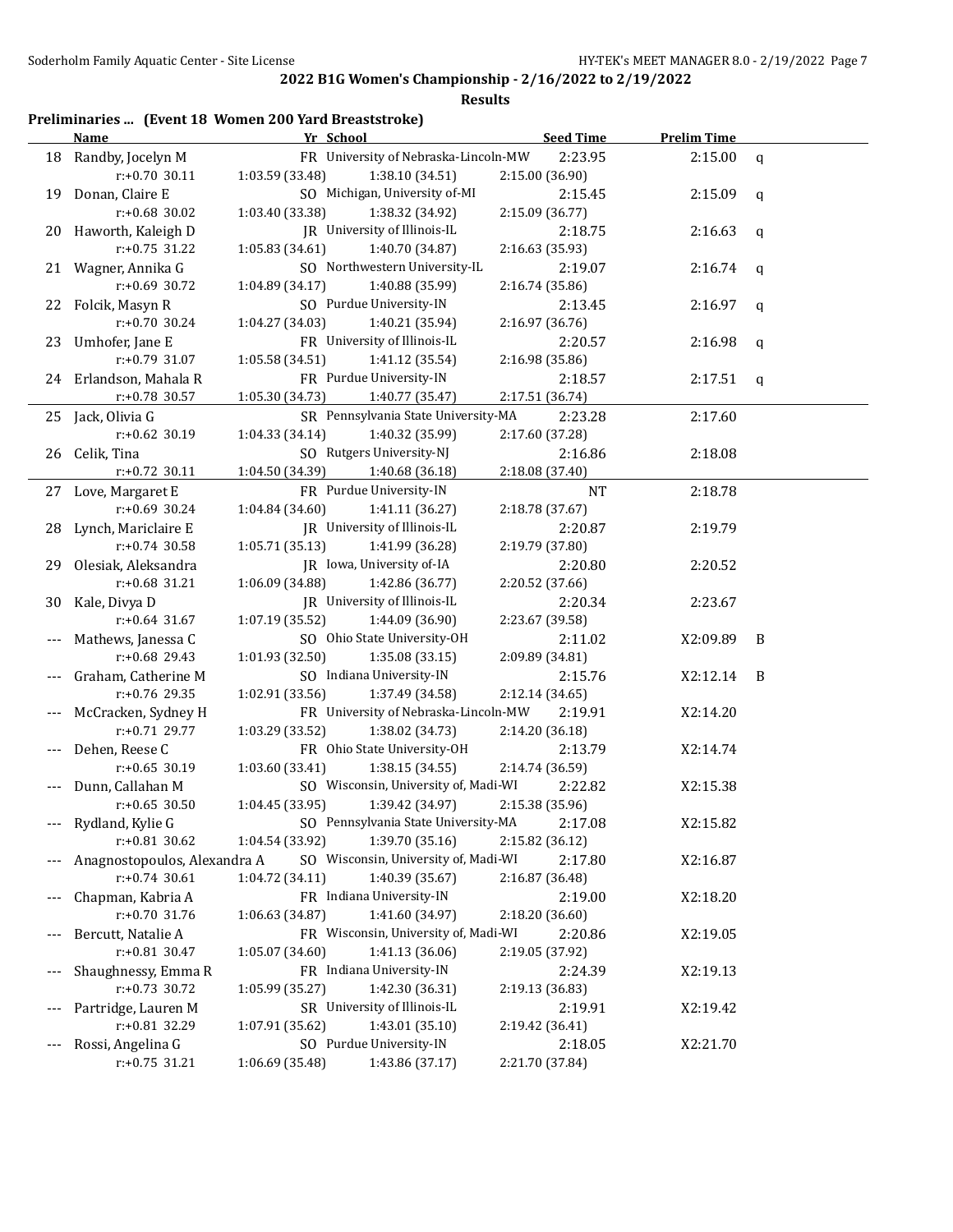|    | Soderholm Family Aquatic Center - Site License | 2022 B1G Women's Championship - 2/16/2022 to 2/19/2022                   |                            | HY-TEK's MEET MANAGER 8.0 - 2/ |    |
|----|------------------------------------------------|--------------------------------------------------------------------------|----------------------------|--------------------------------|----|
|    |                                                |                                                                          | <b>Results</b>             |                                |    |
|    | Event 19 Women 200 Yard Butterfly              |                                                                          |                            |                                |    |
|    | <b>B1G Meet:</b><br>$1:52.17$ !                | 2/26/2021<br>Olivia G Carter                                             |                            | Michigan                       |    |
|    |                                                | 1:53.20 A NCAA Qualifying                                                |                            |                                |    |
|    |                                                | 1:59.23 B NCAA Provisional                                               |                            |                                |    |
|    | Name                                           | Yr School                                                                | <b>Seed Time</b>           | <b>Prelim Time</b>             |    |
|    | <b>Preliminaries</b>                           | SR Michigan, University of-MI                                            |                            |                                |    |
|    | 1 Carter, Olivia G                             |                                                                          | 1:51.62                    | 1:53.82                        | qB |
|    | $r: +0.71$ 25.27                               | 54.17 (28.90)<br>1:23.73 (29.56)<br>SO University of Minnesota-MN        | 1:53.82 (30.09)            |                                |    |
| 2  | Van Berkom, Megan M<br>$r: +0.73$ 25.62        | 54.99 (29.37)<br>1:24.74 (29.75)                                         | 1:54.15                    | 1:55.31                        | qB |
|    |                                                | SR Northwestern University-IL                                            | 1:55.31 (30.57)            |                                |    |
| 3  | Guevara, Miriam C<br>$r: +0.63$ 25.38          | 54.02 (28.64)<br>1:24.08 (30.06)                                         | 1:57.11<br>1:55.67 (31.59) | 1:55.67                        | qB |
|    |                                                |                                                                          |                            |                                |    |
| 4  | Kwan, Victoria<br>$r: +0.73$ 26.47             | SR Michigan, University of-MI                                            | 1:56.13                    | 1:55.84                        | qB |
|    |                                                | 56.20 (29.73)<br>1:26.13 (29.93)<br>5Y Ohio State University-OH          | 1:55.84 (29.71)            |                                |    |
| 5  | Romano, Kristen E<br>r:+0.80 25.92             | 1:25.60(30.15)                                                           | 1:57.25                    | 1:55.90                        | qB |
|    |                                                | 55.45 (29.53)<br>5Y Ohio State University-OH                             | 1:55.90 (30.30)            |                                |    |
| 6  | Trace, Katherine L<br>$r: +0.77$ 25.47         |                                                                          | 2:01.11                    | 1:55.94                        | qB |
|    |                                                | 55.14 (29.67)<br>1:25.78 (30.64)<br>FR Wisconsin, University of, Madi-WI | 1:55.94 (30.16)            |                                |    |
| 7  | McConagha, Mackenzie B<br>$r: +0.69$ 25.16     |                                                                          | 1:56.14<br>1:56.22 (31.67) | 1:56.22                        | qB |
|    |                                                | 54.17 (29.01)<br>1:24.55 (30.38)                                         |                            |                                |    |
| 8  | Jump, Mallory K<br>r:+0.75 25.67               | JR Wisconsin, University of, Madi-WI                                     | 1:57.57                    | 1:57.09                        | qB |
|    |                                                | 55.30 (29.63)<br>1:25.49 (30.19)                                         | 1:57.09 (31.60)            |                                |    |
| 9  | Berning, Margaret R                            | SR University of Nebraska-Lincoln-MW                                     | 2:00.01                    | 1:57.92                        | qB |
|    | $r: +0.69$ 26.48                               | 56.18 (29.70)<br>1:26.70 (30.52)                                         | 1:57.92 (31.22)            |                                |    |
| 10 | Turner, Lindsay N                              | JR Purdue University-IN                                                  | 1:59.53                    | 1:58.18                        | qB |
|    | $r: +0.74$ 26.71                               | 56.30 (29.59)<br>1:27.41(31.11)                                          | 1:58.18 (30.77)            |                                |    |
| 11 | Chichaikina, Sofia                             | JR Rutgers University-NJ                                                 | 1:59.03                    | 1:58.22                        | qB |
|    | $r: +0.75$ 25.91                               | 55.66 (29.75)<br>1:26.54 (30.88)                                         | 1:58.22 (31.68)            |                                |    |
| 12 | Seigal, Mikayla Q                              | JR Wisconsin, University of, Madi-WI                                     | 1:57.41                    | 1:58.41                        | qB |
|    | $r: +0.67$ 26.54                               | 56.33 (29.79)<br>1:26.94 (30.61)                                         | 1:58.41 (31.47)            |                                |    |
| 13 | Lindorfer, Alivia B                            | JR Wisconsin, University of, Madi-WI                                     | 2:00.02                    | 1:58.59                        | qB |
|    | $r: +0.72$ 27.58                               | 57.95 (30.37)<br>1:28.08 (30.13)                                         | 1:58.59 (30.51)            |                                |    |
| 14 | Sommerstad, Kyra A                             | SO Ohio State University-OH                                              | 2:00.94                    | 1:58.71                        | qB |
|    | $r: +0.91$ 26.41                               | 56.09 (29.68)<br>1:26.72 (30.63)                                         | 1:58.71 (31.99)            |                                |    |
| 15 | Linscott, Emma M                               | SR University of Minnesota-MN                                            | 2:00.00                    | 1:59.54                        | q  |
|    | $r: +0.74$ 26.27                               | 1:27.48 (31.16)<br>56.32 (30.05)                                         | 1:59.54 (32.06)            |                                |    |
| 16 | Greaves, Madeline D                            | FR Purdue University-IN                                                  | 1:59.99                    | 1:59.96                        | q  |
|    | $r: +0.70$ 26.97                               | 1:28.42 (31.00)<br>57.42 (30.45)                                         | 1:59.96 (31.54)            |                                |    |
| 17 | Glass, Megan E                                 | JR Michigan, University of-MI                                            | 2:00.12                    | 2:00.01                        | q  |
|    | r:+0.70 26.64                                  | 56.84 (30.20)<br>1:27.47 (30.63)                                         | 2:00.01 (32.54)            |                                |    |
| 18 | Stott, Shannon J                               | SR University of Nebraska-Lincoln-MW                                     | 1:58.76                    | 2:00.38                        | q  |
|    | $r: +0.73$ 26.73                               | 1:27.66 (30.92)<br>56.74 (30.01)                                         | 2:00.38 (32.72)            |                                |    |
| 19 | Housey, Sophie A                               | SO Michigan, University of-MI                                            | NT                         | 2:00.51                        | q  |
|    | $r: +0.74$ 27.13                               | 1:27.49 (30.85)<br>56.64 (29.51)                                         | 2:00.51 (33.02)            |                                |    |
| 20 | Rinn, Morgan                                   | SO Pennsylvania State University-MA                                      | 1:59.68                    | 2:00.66                        | q  |
|    | $r: +0.75$ 27.36                               | 1:29.02 (31.30)<br>57.72 (30.36)                                         | 2:00.66 (31.64)            |                                |    |
| 21 | Bognar, Cara A                                 | SO University of Illinois-IL                                             | 2:01.75                    | 2:00.94                        | q  |
|    | r:+0.72 27.98                                  | 59.00 (31.02)<br>1:29.71 (30.71)                                         | 2:00.94 (31.23)            |                                |    |
|    | 22 Sullivan, Katherine A                       | SR University of Minnesota-MN                                            | 1:59.65                    | 2:01.01                        | q  |

r:+0.71 26.97 57.16 (30.19) 1:28.82 (31.66) 2:01.01 (32.19)

r:+0.69 26.55 57.34 (30.79) 1:29.01 (31.67) 2:01.50 (32.49)

r:+0.72 27.12 58.25 (31.13) 1:30.20 (31.95) 2:01.94 (31.74)

23 Livingston, Berkeley P JR University of Nebraska-Lincoln-MW 2:01.54 2:01.50 q

24 Wiuff, Cecilie R FR Purdue University-IN 2:02.65 2:01.94 q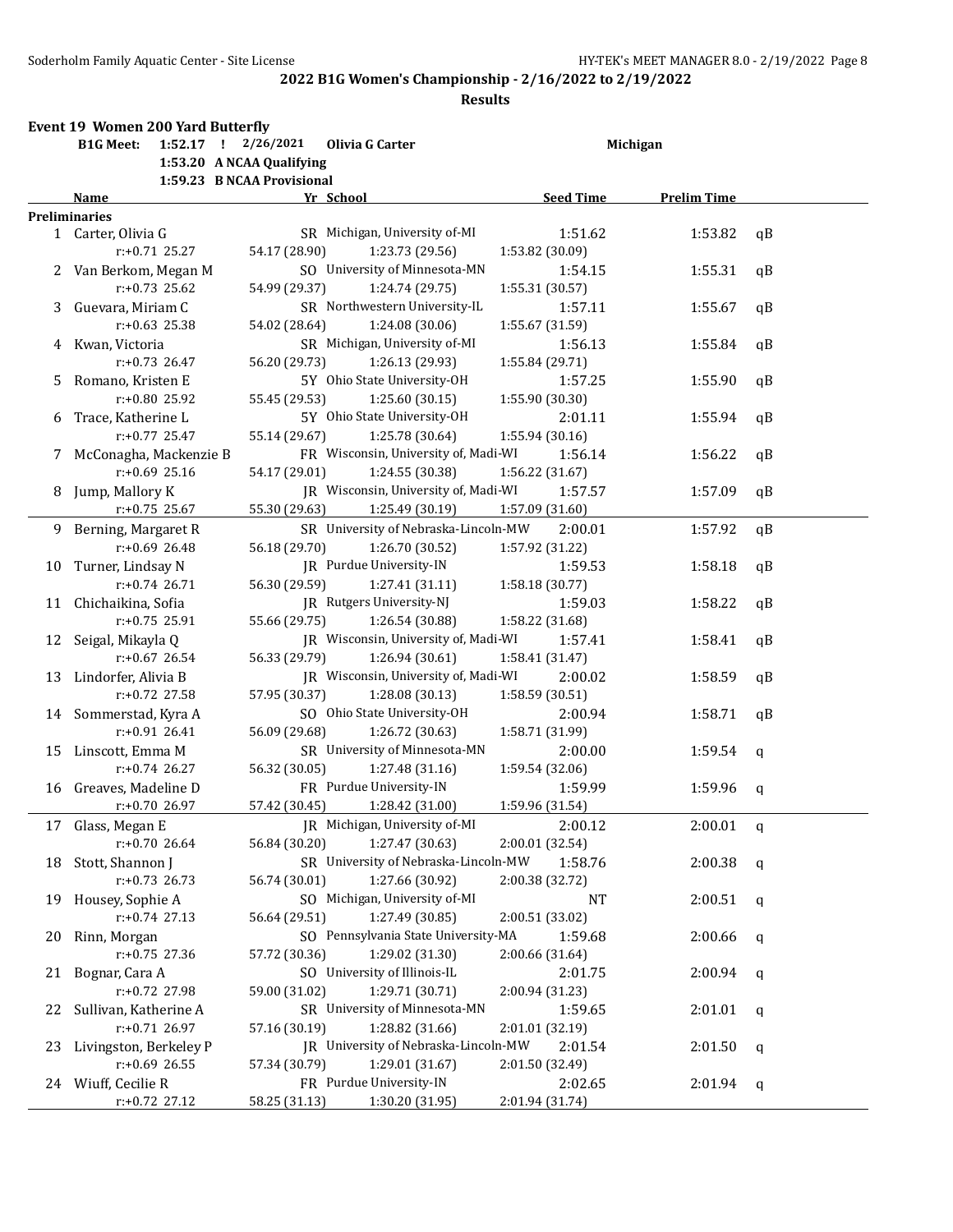|    | Preliminaries  (Event 19 Women 200 Yard Butterfly) |                                                     |                                      |                  |                    |               |
|----|----------------------------------------------------|-----------------------------------------------------|--------------------------------------|------------------|--------------------|---------------|
|    | Name                                               | Yr School                                           |                                      | <b>Seed Time</b> | <b>Prelim Time</b> |               |
| 25 | Minic, Catherine                                   |                                                     | FR Indiana University-IN             | 1:59.70          | 2:03.25            |               |
|    | $r: +0.72$ 26.75                                   | 57.15 (30.40)                                       | 1:29.31 (32.16)                      | 2:03.25 (33.94)  |                    |               |
| 26 | Dougherty, Kathleen M                              |                                                     | SR Rutgers University-NJ             | 2:01.44          | 2:03.30            |               |
|    | $r: +0.73$ 26.93                                   | 57.97 (31.04)                                       | 1:29.60 (31.63)                      | 2:03.30 (33.70)  |                    |               |
| 27 | Olson, Lillian M                                   |                                                     | SO University of Illinois-IL         | 2:01.57          | 2:03.70            |               |
|    | r:+0.84 27.39                                      | 58.34 (30.95)                                       | 1:30.58 (32.24)                      | 2:03.70 (33.12)  |                    |               |
| 28 | Zoppei dos Santos, Beatriz                         |                                                     | [R Rutgers University-N]             | 2:04.33          | 2:09.02            |               |
|    | $r: +0.68$ 27.86                                   | 1:00.32 (32.46)                                     | 1:34.04 (33.72)                      | 2:09.02 (34.98)  |                    |               |
|    | Walsh, Aislinn R                                   |                                                     | JR Ohio State University-OH          | 2:00.98          | X1:59.35           |               |
|    | $r: +0.67$ 26.56                                   | 56.43 (29.87)                                       | 1:27.33 (30.90)                      | 1:59.35 (32.02)  |                    |               |
|    | Jahns, Abigail M                                   |                                                     | SO Purdue University-IN              | 2:05.97          | X2:03.53           |               |
|    | $r: +0.75$ 28.12                                   | 59.47 (31.35)                                       | 1:31.46 (31.99)                      | 2:03.53 (32.07)  |                    |               |
|    | Forker, Devon E                                    |                                                     | JR Pennsylvania State University-MA  | 2:03.21          | X2:03.88           |               |
|    | r:+0.75 27.81                                      | 59.14 (31.33)                                       | 1:30.84 (31.70)                      | 2:03.88 (33.04)  |                    |               |
|    | Turner, Sydney A                                   |                                                     | FR Indiana University-IN             | 2:06.28          | X2:04.68           |               |
|    | $r: +0.63$ 27.51                                   | 58.77 (31.26)                                       | 1:30.95 (32.18)                      | 2:04.68 (33.73)  |                    |               |
|    | Burwitz, Sophia M                                  |                                                     | SO University of Illinois-IL         | 2:06.62          | X2:05.63           |               |
|    | r:+0.86 27.53                                      | 59.34 (31.81)                                       | 1:32.08 (32.74)                      | 2:05.63 (33.55)  |                    |               |
|    | Sierra, Evelyn L                                   |                                                     | SO Purdue University-IN              | 2:07.24          | X2:05.69           |               |
|    | r:+0.76 28.17                                      | 59.82 (31.65)                                       | 1:32.75 (32.93)                      | 2:05.69 (32.94)  |                    |               |
|    | Gile, Elizabeth R                                  |                                                     | JR University of Illinois-IL         | 2:10.24          | X2:06.26           |               |
|    | $r: +0.72$ 28.31                                   | 59.93 (31.62)                                       | 1:32.83 (32.90)                      | 2:06.26 (33.43)  |                    |               |
|    | Crowel, Audrey M                                   |                                                     | FR Purdue University-IN              | 2:03.41          | X2:06.58           |               |
|    | r:+0.74 28.26                                      | 59.64 (31.38)                                       | 1:32.40 (32.76)                      | 2:06.58 (34.18)  |                    |               |
|    | Acheson, Taylor E                                  |                                                     | SR University of Nebraska-Lincoln-MW | 2:07.92          | X2:06.94           |               |
|    | $r: +0.77$ 28.13                                   | 1:00.67 (32.54)                                     | 1:34.28 (33.61)                      | 2:06.94 (32.66)  |                    |               |
|    | Matthias, Brooke D                                 |                                                     | SR Pennsylvania State University-MA  | 2:05.34          | X2:07.41           |               |
|    | $r: +0.75$ 27.55                                   | 59.16 (31.61)                                       | 1:32.28 (33.12)                      | 2:07.41 (35.13)  |                    |               |
|    | Heimes, Kaylee E                                   |                                                     | SR University of Illinois-IL         | NT               | X2:07.67           |               |
|    | $r: +0.79$ 27.90                                   | 59.82 (31.92)                                       | 1:33.41 (33.59)                      | 2:07.67 (34.26)  |                    |               |
|    | Event 605 Women 50 Yard Freestyle Time Trial       |                                                     |                                      |                  |                    |               |
|    | <b>B1G Meet:</b>                                   | 21.28 ! 2/15/2018<br>Zhesi Li                       |                                      |                  | <b>Ohio State</b>  |               |
|    |                                                    | 21.66 A NCAA Qualifying                             |                                      |                  |                    |               |
|    |                                                    | 22.76 B NCAA Provisional                            |                                      |                  |                    |               |
|    | <u>Name</u>                                        | Yr School                                           |                                      | <b>Seed Time</b> | <b>Finals Time</b> | <b>Points</b> |
|    | - Time Trial                                       |                                                     |                                      |                  |                    |               |
|    | 1 Herwig, Michaela M<br>r:+0.77 11.87              | 24.55 (12.68)                                       | SO Purdue University-IN              | <b>NT</b>        | 24.55              |               |
| 2  | Shaughnessy, Emma R<br>$r: +0.72$ 13.21            | 28.86 (15.65)                                       | FR Indiana University-IN             | <b>NT</b>        | 28.86              |               |
| 3  | Chapman, Kabria A                                  |                                                     | FR Indiana University-IN             | <b>NT</b>        | 29.06              |               |
|    | $r: +0.69$ 13.61                                   | 29.06 (15.45)                                       |                                      |                  |                    |               |
|    | Event 608 Women 100 Yard Butterfly Time Trial      |                                                     |                                      |                  |                    |               |
|    | <b>B1G Meet:</b><br>49.42 !                        | 2/21/2020                                           | Margaret J MacNeil                   | <b>MICH-MI</b>   |                    |               |
|    |                                                    | 50.92 A NCAA Qualifying<br>53.76 B NCAA Provisional |                                      |                  |                    |               |
|    | Name                                               | <u>Yr School</u>                                    |                                      | <b>Seed Time</b> | <b>Finals Time</b> | Points        |
|    | - Time Trial                                       |                                                     |                                      |                  |                    |               |
| 1  | Clark, Georgia K                                   |                                                     | JR Iowa, University of-IA            | <b>NT</b>        | 59.57              |               |
|    | $r: +0.72$                                         | 27.69()                                             | 43.41 (15.72)                        | 59.57 (16.16)    |                    |               |
|    |                                                    |                                                     |                                      |                  |                    |               |